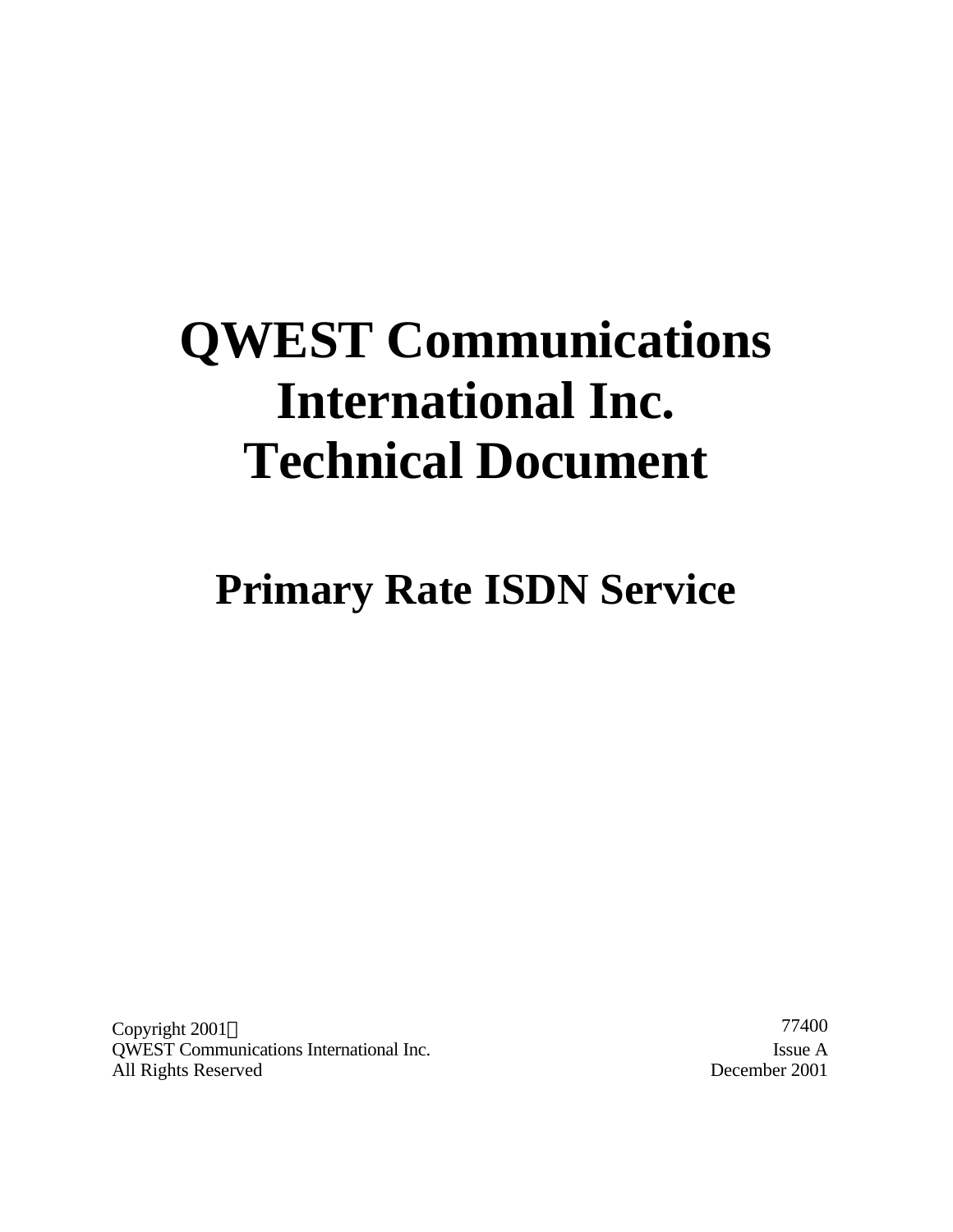# **NOTICE**

Technical Publication 77400, QWEST Primary Rate ISDN Service, describes Primary Rate ISDN service (PRS) in QWEST.

QWEST Communication International Inc. reserves the right to revise this document for any reason, including but not limited to, conformity with standards promulgated by various governmental or regulatory agencies; utilization of advances in the state of the technical arts; or to reflect changes in the design of equipment, techniques, or procedures described or referred to herein.

Liability to anyone arising out of use or reliance upon any information set forth herein is expressly disclaimed, and no representation or warranties, expressed or implied, are made with respect to the accuracy or utility of any information set forth herein.

This document is not to be construed as a suggestion to any manufacturer to modify or change any of its products, nor does this publication represent any commitment by QWEST Communications International Inc. to purchase any specific products. Further, conformance to this publication does not constitute a guarantee of a given supplier's equipment and/or its associated documentation.

Future issues of Technical Publication 77400 will be announced to the industry at least 45 days prior to the issuance date. This notice, which will come through our standard customer notification channels, will allow the customer time to comment on the proposed revisions.

Ordering information for QWEST Publications can be obtained from the Reference Section of this document.

If further information is required, please contact:

QWEST Communications International Inc. Manager – New Services Planning 700 W. Mineral Ave. MN-F15.15 Littleton, CO 80120 (303) 707-7107 (303) 707-9497 Fax # E-mail: jhsmit2@qwest.com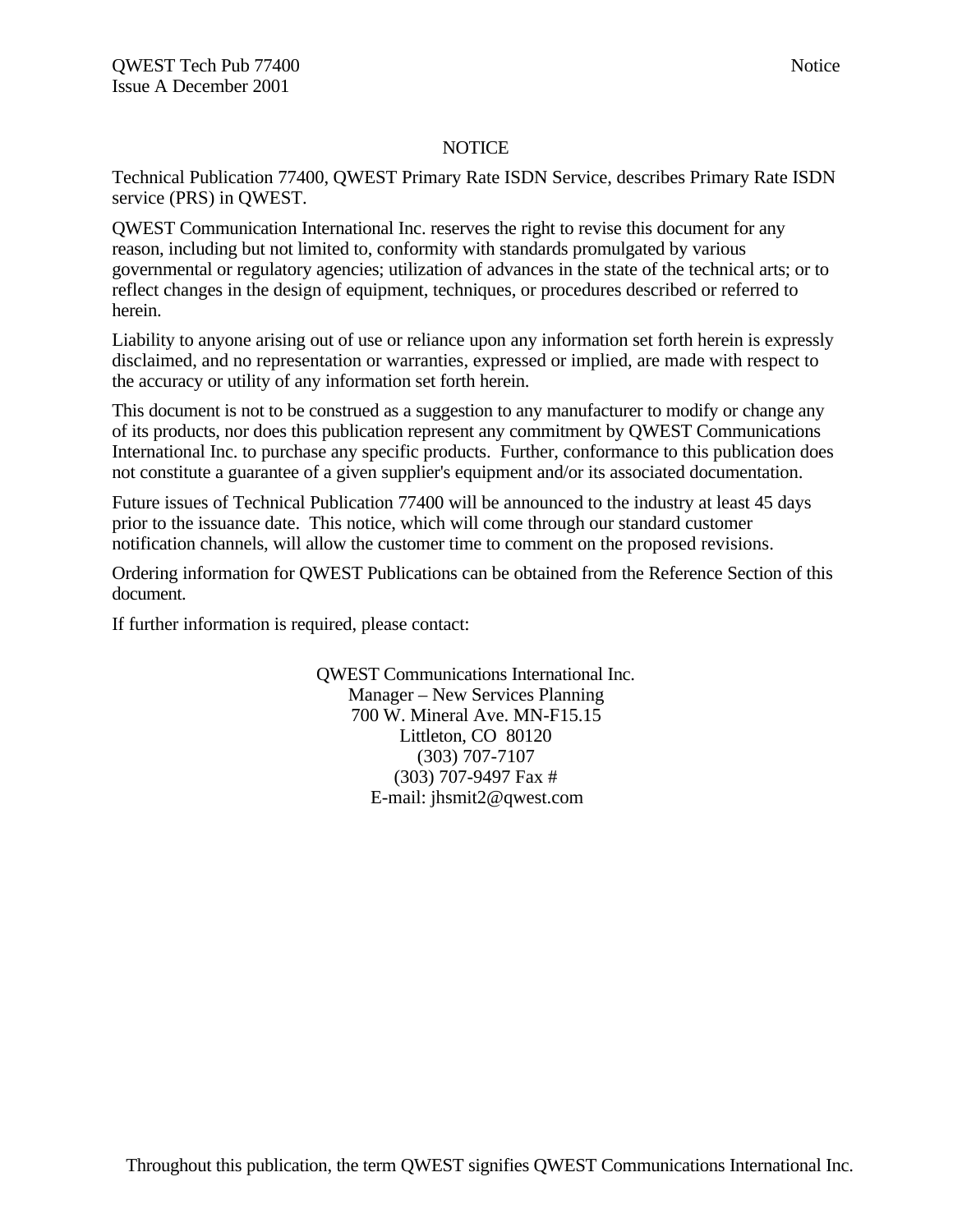# COMMENTS on PUB 77PUB

#### PLEASE TEAR OUT AND SEND YOUR COMMENTS/SUGGESTIONS TO:

QWEST Corporation Manager – New Services Planning 700 W. Mineral Ave. MN-F15.15 Littleton, CO 80120 (303) 707-7107 (303) 707-9497 Fax # E-mail: jhsmit2@qwest.com

Information from you helps us to improve our Publications. Please take a few moments to answer the following questions and return to the above address.

| Was this Publication valuable to you in understanding  |        |                 |
|--------------------------------------------------------|--------|-----------------|
| The technical parameters of our service?               | YES .  | NO -            |
| Was the information accurate and up-to-date?           | YES .  | NO.             |
| Was the information easily understood?                 | YES    | NQ              |
| Were the contents logically sequenced?                 | YES    | NO <sub>1</sub> |
| Were the tables and figures understandable and helpful | YES NO |                 |
| Were the pages legible?                                | YES.   | NO.             |

If you answered NO to any of the questions and/or if you have any other comments or suggestions, please explain:

\_\_\_\_\_\_\_\_\_\_\_\_\_\_\_\_\_\_\_\_\_\_\_\_\_\_\_\_\_\_\_\_\_\_\_\_\_\_\_\_\_\_\_\_\_\_\_\_\_\_\_\_\_\_\_\_\_\_\_\_\_\_\_\_\_\_\_\_\_\_\_\_\_\_

|                         | (Attach additional sheet, if necessary) |
|-------------------------|-----------------------------------------|
|                         | Date                                    |
| Company                 |                                         |
|                         |                                         |
| <b>Telephone Number</b> |                                         |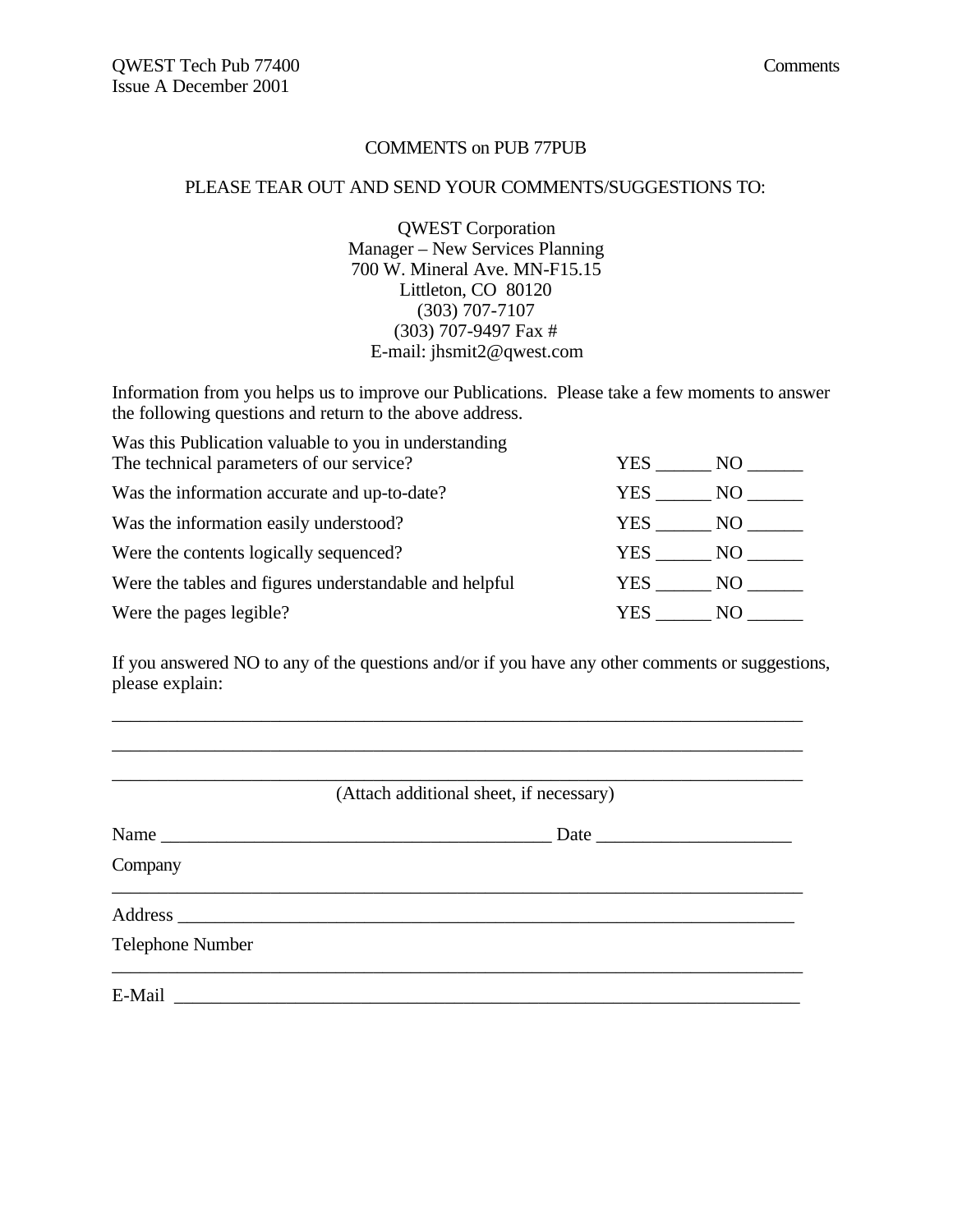|                  |      | <b>Chapter and Section</b>                            | Page |
|------------------|------|-------------------------------------------------------|------|
| 1.               |      |                                                       |      |
|                  | 1.1  |                                                       |      |
|                  | 1.2  |                                                       |      |
|                  | 1.3  |                                                       |      |
|                  | 1.4  |                                                       |      |
| 2.               |      |                                                       |      |
|                  | 2.1  |                                                       |      |
|                  | 2.2  |                                                       |      |
|                  | 2.3  |                                                       |      |
|                  | 2.4  |                                                       |      |
| 3                |      |                                                       |      |
|                  | 3.1. |                                                       |      |
|                  | 3.2. |                                                       |      |
|                  | 3.3. |                                                       |      |
|                  | 3.4. |                                                       |      |
|                  | 3.5. |                                                       |      |
|                  | 3.6. |                                                       |      |
|                  | 3.7  |                                                       |      |
|                  | 3.8. | Uniform Access Solution (UAS) Network Connection3-1   |      |
| $\overline{4}$ . |      |                                                       |      |
|                  | 4.1  |                                                       |      |
|                  | 4.2  |                                                       |      |
|                  | 4.3  |                                                       |      |
|                  | 4.4  |                                                       |      |
|                  | 4.5  | Available PRI-ISDN Network Channel Interface Codes4-4 |      |
|                  | 4.6  |                                                       |      |
| 5.               |      |                                                       |      |
|                  | 5.1  |                                                       |      |
|                  | 5.2  |                                                       |      |
| 6.               |      |                                                       |      |
|                  | 6.1  |                                                       |      |
|                  | 6.2  |                                                       |      |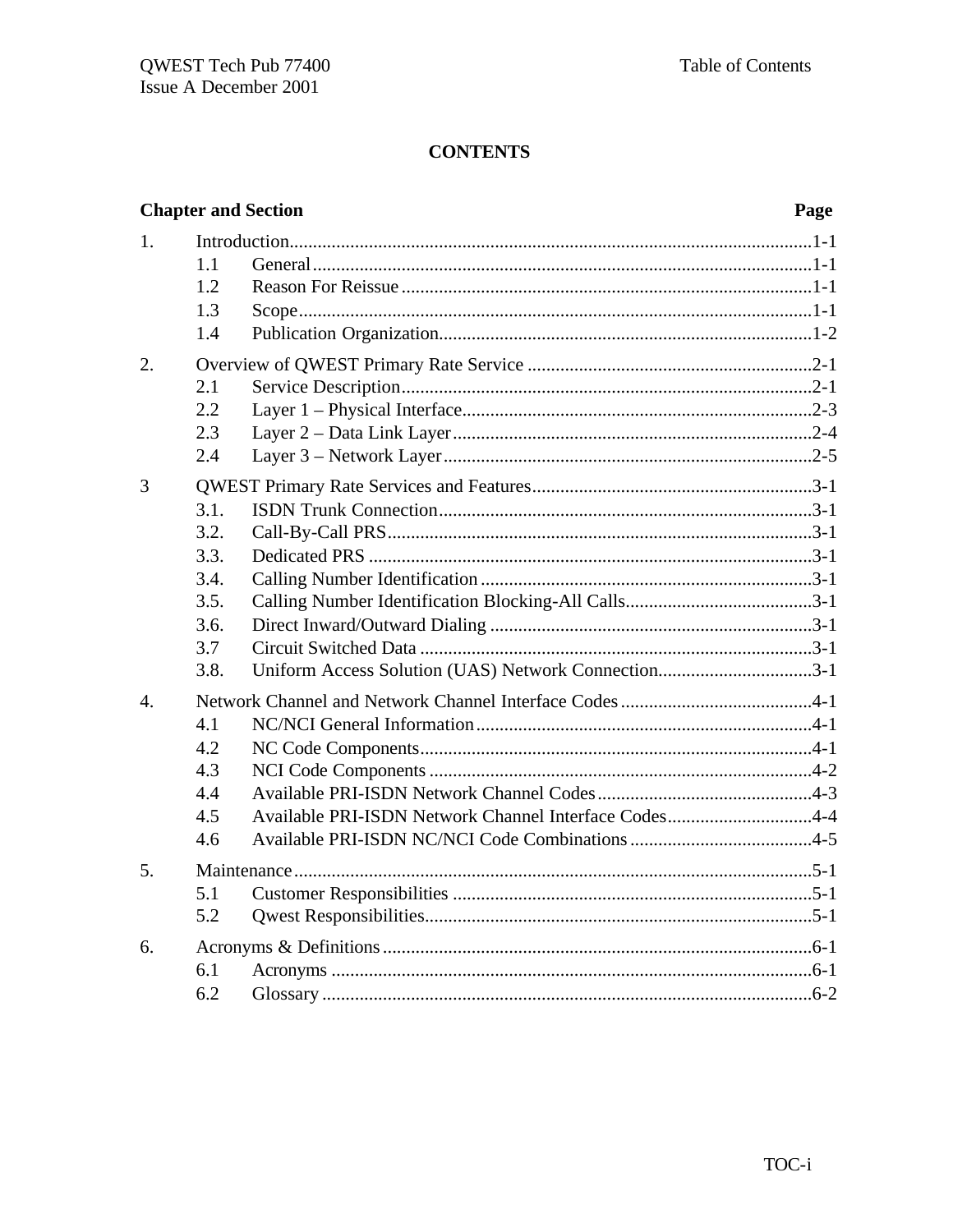# **CONTENTS (Continued)**

| <b>Chapter and Section</b> | Page |  |
|----------------------------|------|--|
|                            |      |  |
|                            |      |  |
|                            |      |  |
|                            |      |  |
|                            |      |  |
|                            |      |  |
|                            |      |  |

# **Figures**

| $2 - 2$       |  |
|---------------|--|
| $2 - 3$       |  |
| $2 - 4$       |  |
| $4 - 1$       |  |
| $4 - 2$       |  |
| $4 - 3$       |  |
| <b>Tables</b> |  |
|               |  |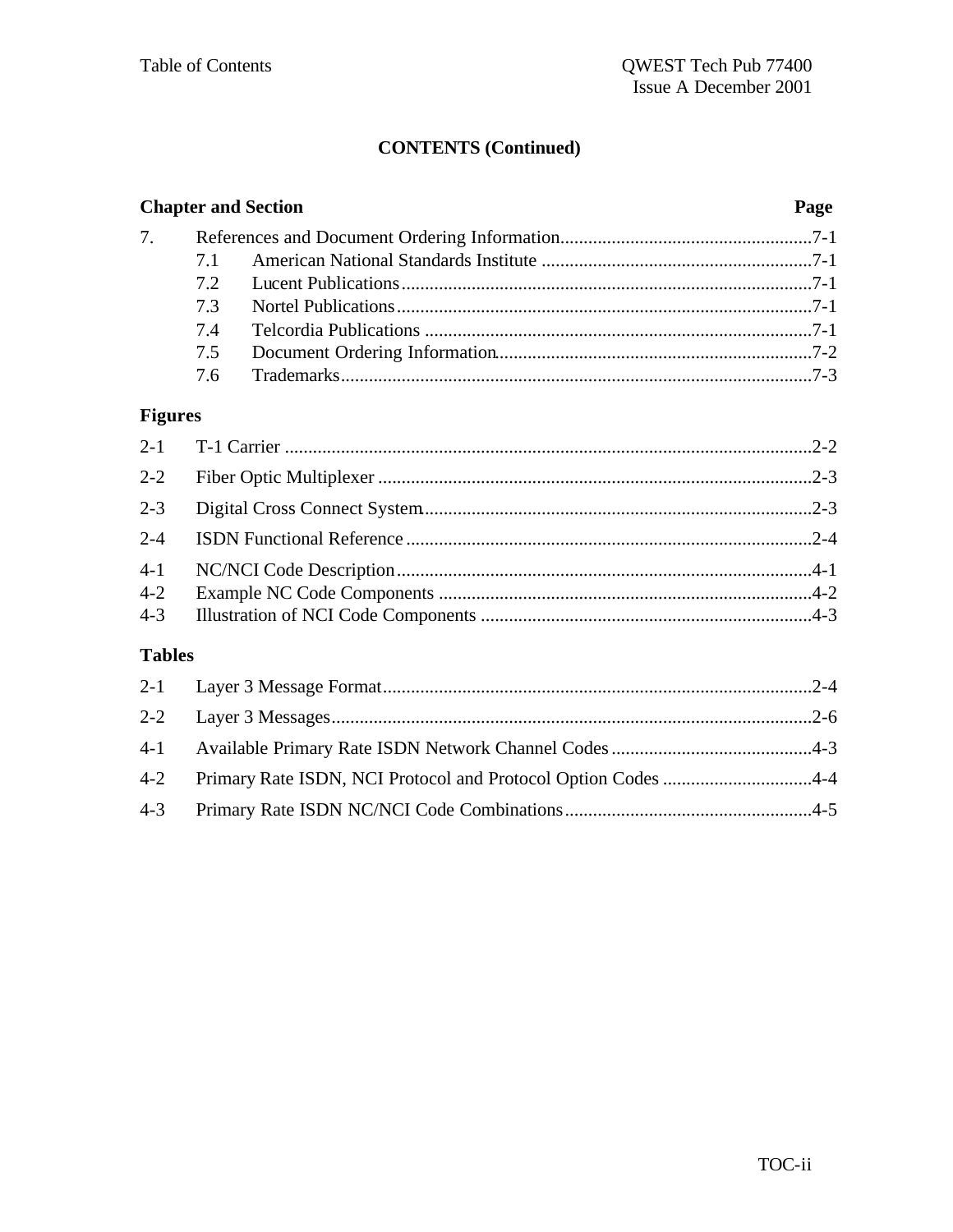# **Chapter and Section**

 $\overline{1}$ .

# Page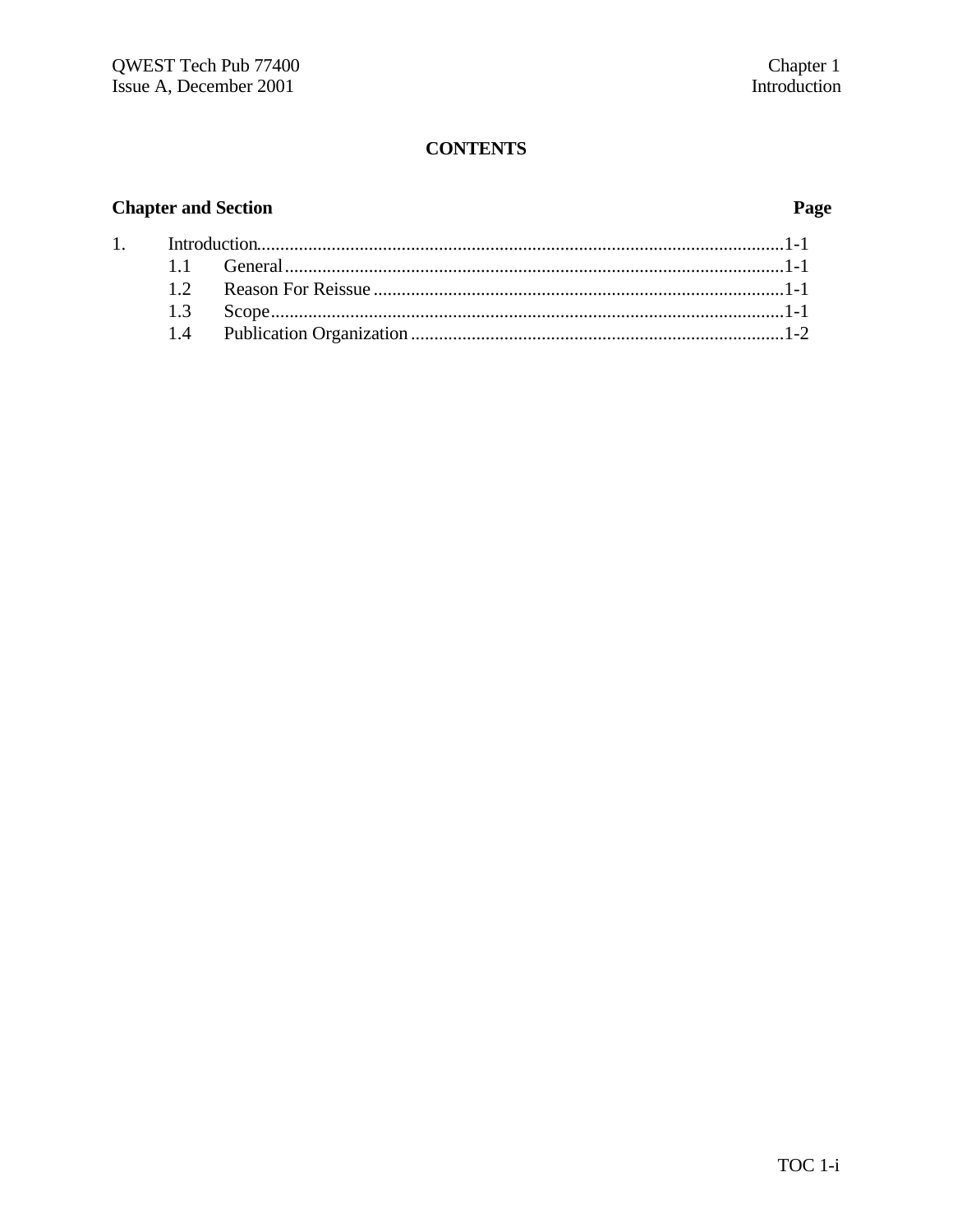# **1. Introduction**

# **1.1 General**

Technical Publication 77400, QWEST Primary Rate ISDN Service, describes Primary Rate ISDN service (PRS) in QWEST.

# **1.2 Reason For Reissue**

This is a new publication. If it is reissued, the reason will be noted in this paragraph.

# **1.3 Scope**

PRI service has many uses. It can be used to provide a digital interface to the network for PBX, Intelligent Peripheral Processor, Internet Interface, or other equipment that meets the Network Termination 2 (NT2) OSI layer 3 requirements identified in this document. This document covers service features, technical specifications and defines valid interfaces.

The PRI (Primary Rate Interface) implementation in QWEST is based on the National ISDN requirements developed by Telecordia and the other companies with support from switch manufactures. The purpose of National ISDN is to provide a standard interface for CPE. With the standard interface, CPE can be moved anywhere in the United States and connecting to a switch.

This document provides only an overview of the PRI requirements and should be used in conjunction with the provided references. While the QWEST implementation is based on National ISDN, a customer should reference the switch vendor's specifications.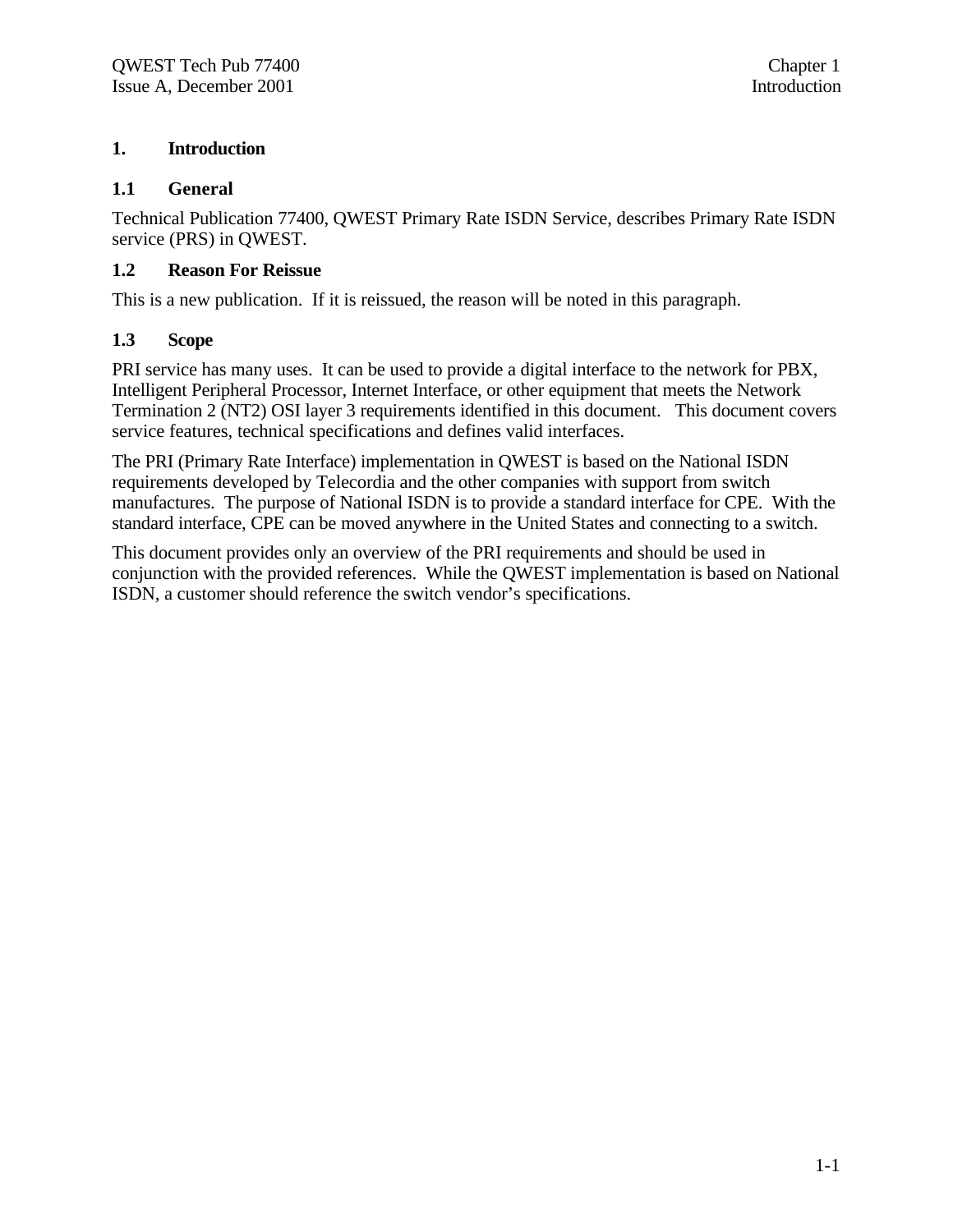# **1.4 Publication Organization**

- Chapter 1 **Introduction** provides the purpose and general information about this document.
- Chapter 2 **Overview of QWEST Primary Rate ISDN Service,** describes the service and its options.
- Chapter 3 **QWEST PRI Services and Features Offered,** provides other services and enhancements in which PRI can be used.
- Chapter 4 **Network Channel and Network Channel Interface Codes,** provides a general explanation of the codes and the available NC and NCI code combinations.
- Chapter 5 **Maintenance,** Customer and QWEST responsibilities.
- Chapter 6 **Definitions and Acronyms, Acronyms** and a glossary of terms**.**
- Chapter 7 **References and Document Ordering Information, List** of references with ordering instructions and a list of trademarks.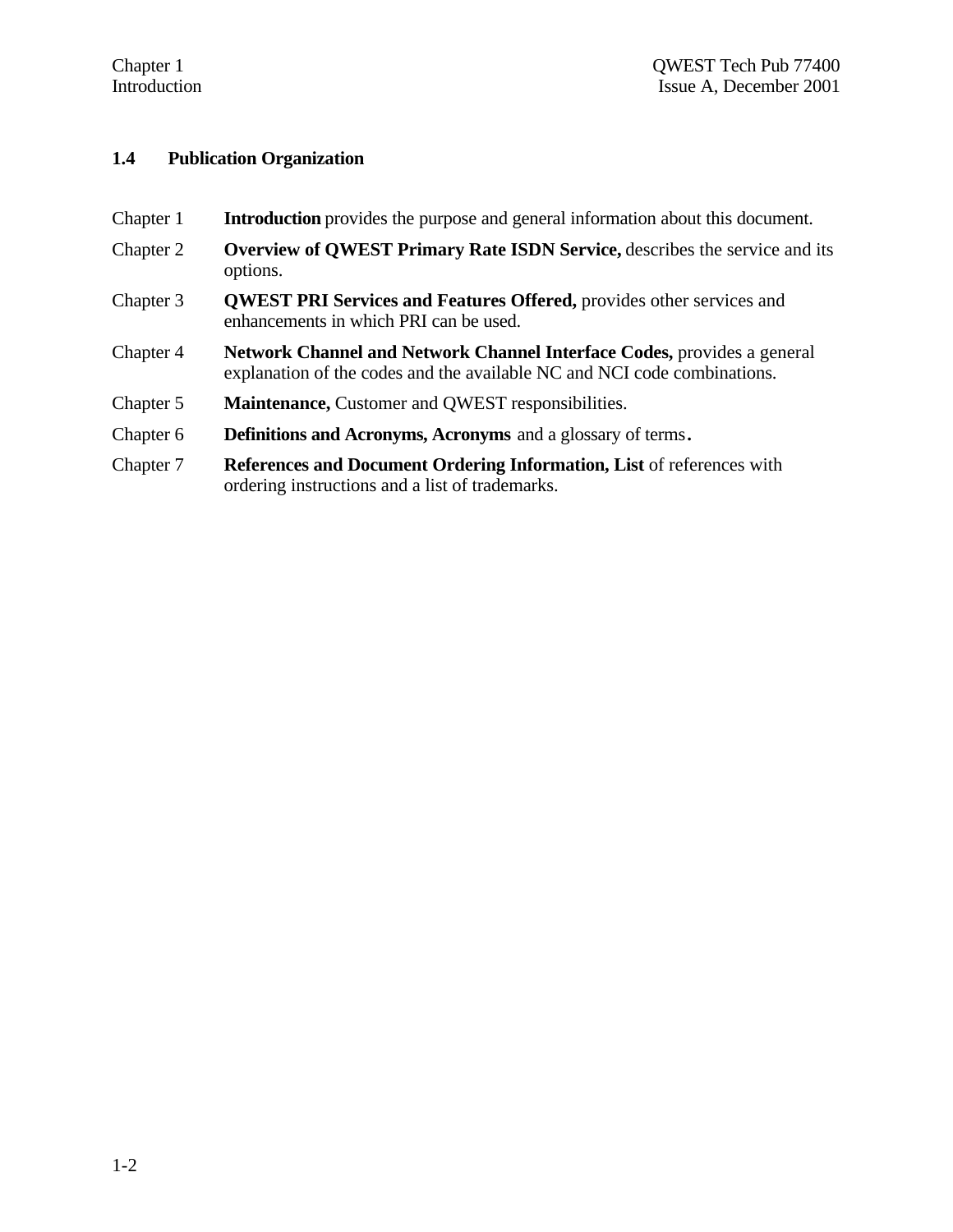# **Chapter and Section**

# Page

| 2. |  |  |
|----|--|--|
|    |  |  |
|    |  |  |
|    |  |  |
|    |  |  |

# **Figures**

# **Tables**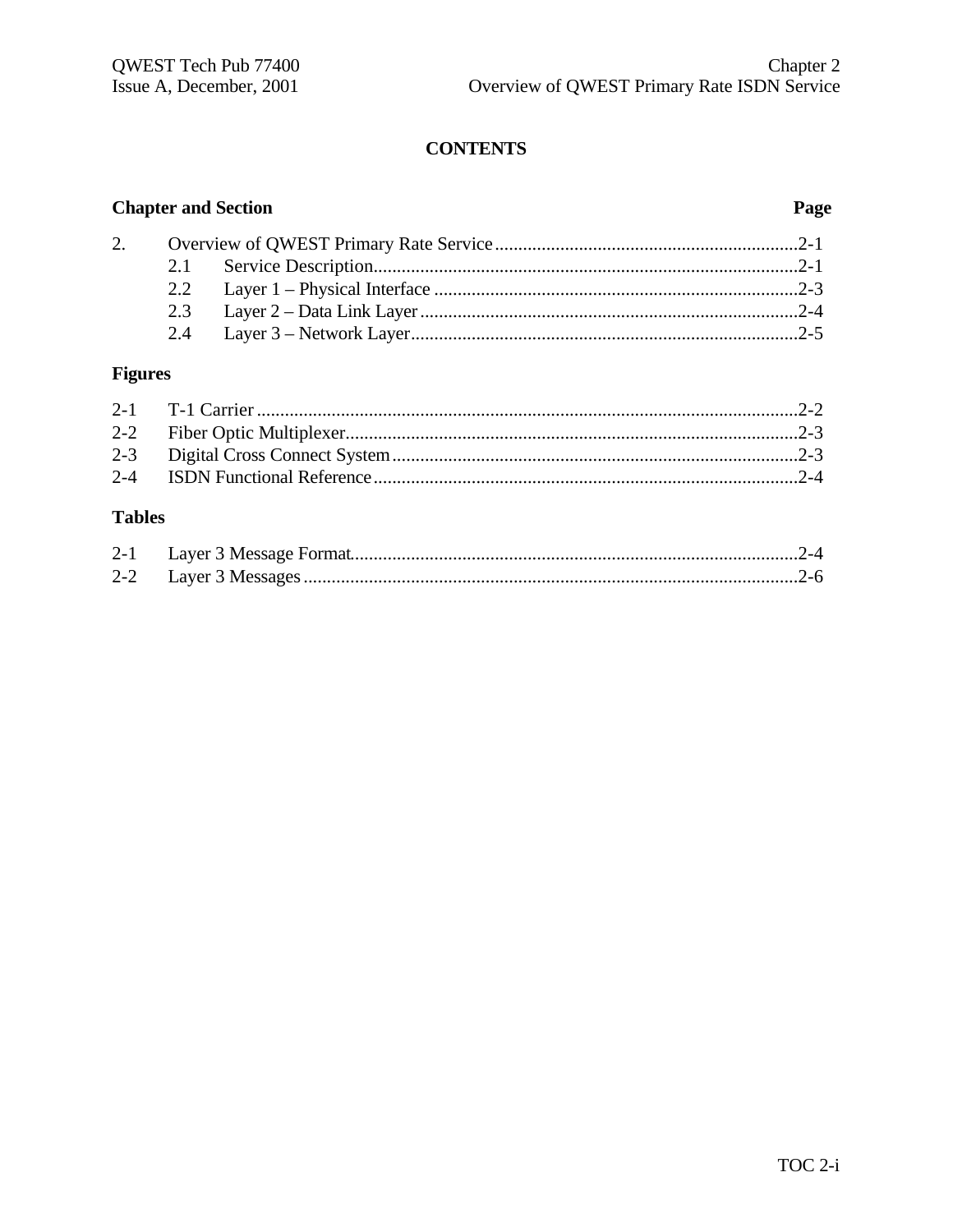# **2. Overview of QWEST Primary Rate Service**

# **2.1 Service Description**

ISDN PRI is a multipurpose, high speed, multiplexed digital interface. This interface is based on international standards (ITU-T), national standards (ANSI T1S1), and Telecordia (Bellcore) technical references. PRI uses a 1.544 Mpbs (DS1) digital interface, structured to contain bearer channels for the transport of user information with a message-oriented out of band-signaling channel for control of the bearer channels.

An ISDN PRI consists of one or more DS1 time-division-multiplexed signals provided on 4-wire copper circuits (using standard regenerators as necessary). Each DS1 facility allows 24 bidirectional, symmetric digital channels to a CPE. A PRI includes a D-Channel that supports 64 Kbps of signaling information flow in each direction. A D-Channel has a message oriented protocol that supports call control signaling. The remaining channels on the PRI are B-Channels. Each B-Channel supports 64 Kbps information flow in each direction. A typical ISDN PRI consists of a single DS1 and is configured as 23B+D interface. 23B-Channels and 1 D-Channel provides for 1.536 Mbps of user information in each direction. A PRI may consist of multiple DS1 facilities. Currently up to 479 B-Channels can be supported with 1 D-Channel (20 DS1).

Figures 2-1, 2-2, and 2-3 depict various possible network configurations. The configuration used depends on the resources available between the ISDN Switch and the customer premise.

PRI ISDN integrates the access arrangement for speech and various types of data calls referred to as bearer capabilities. QWEST supports the following bearer capabilities:

- 1. Circuit-Mode/Speech,
- 2. Circuit-Mode 3.1kHz Audio,
- 3. Circuit-Mode Unrestricted Digital Information-Rate Adapted from 56 Kbps to 64 Kbps.
- 4. Circuit-Mode Unrestricted Digital Information 64kbps.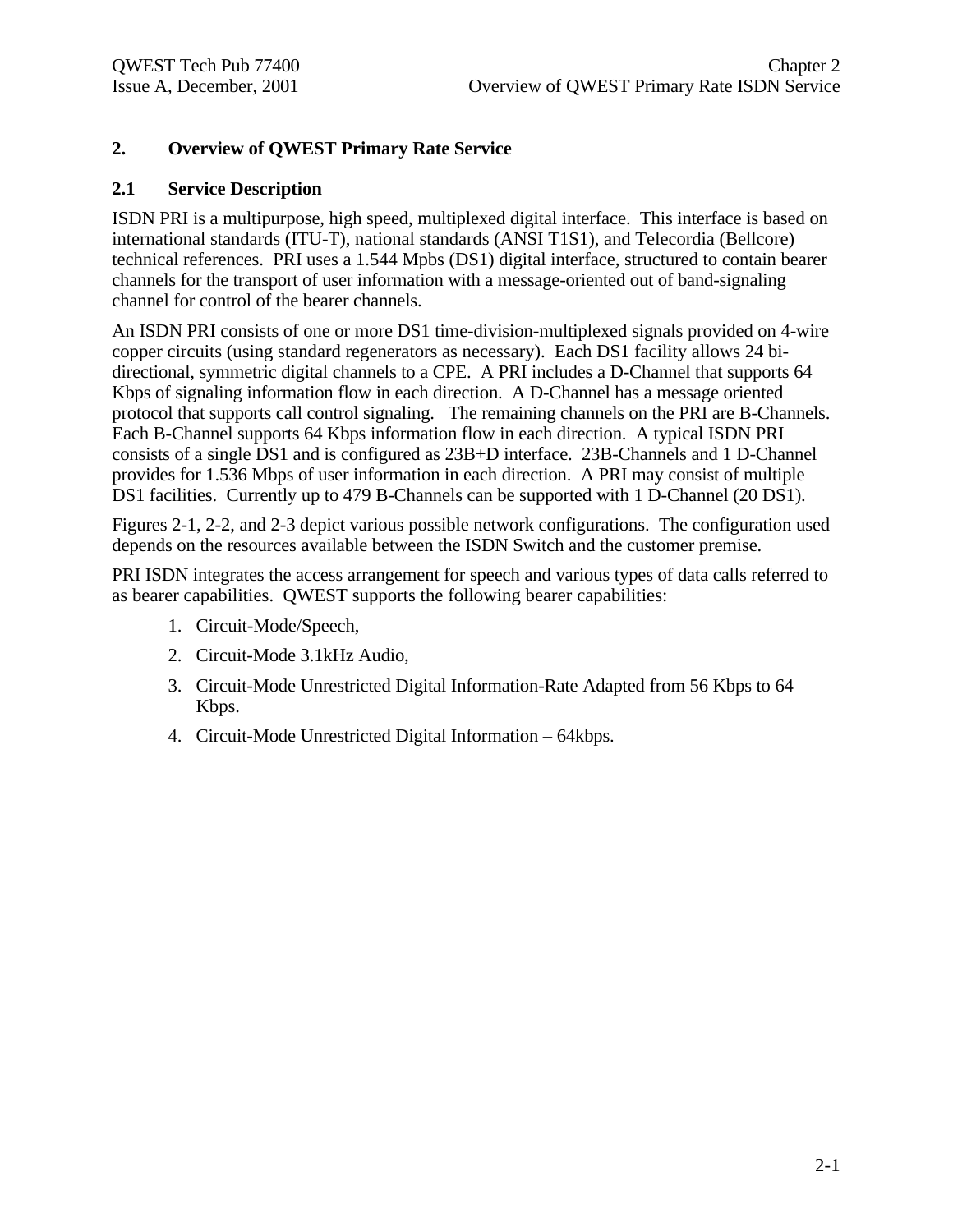









Figure 2-3: Digital Cross Connect System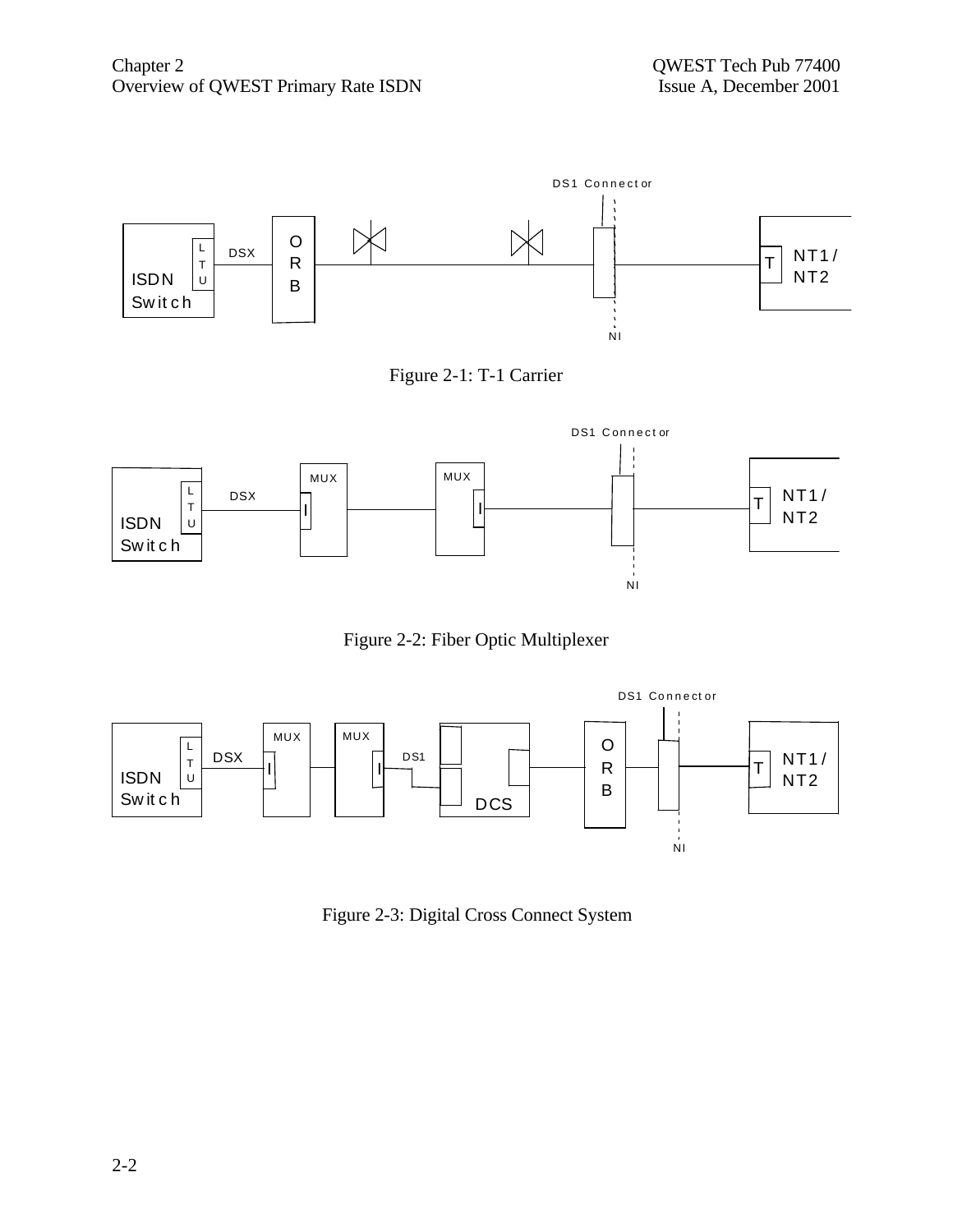# **2.2 Layer 1 – Physical Interface**

Layer 1 is the Physical Interface between the central office and NT2 (Network Termination 2) compatible equipment. The physical layer consists primarily of a standard DS-1 interfaces with Extended SuperFrame (ESF) or D4 framing. The specifications include requirements on electrical characteristics, channel structure, line code, e.g. B8ZS, pulse density, clear and restricted channels and the use of bit inverted HDLC on certain restricted channels. Physical Layer specifications are at the ISDN reference points S, T, and U. It should be noted that NT1, NT2, and TEI are functional or logical units and are not necessarily physically discrete. The reference points S, T, and U are demarcation points between the functional units. Functional units may be merged within equipment.

There are a number of DS-1 options that have to be specified for this application. In order to ensure the correct options are used, a customer needs to determine the switch type that will be serving their application. Once the switch type has been determined the switch vendor's specifications should be consulted. See section 6 for listing of vendor documents.

The physical layer interface specifications scope is for the ISDN PRI network-to-CPE interface (U reference point) demarcated at the NI in Figure 2.4.

These specifications address:

**Terminating Impedance** – Nominal Terminating Impedance at the NI will be 100 ohms with return loss over the frequency band from 100kHz to 1000kHz greater than or equal to 26dB.

**Transmission Rate and Synchronization** – The network will deliver a signal synchronized from a timing source that is traceable to a Primary Reference Source. **Line Code –** The line code for the DS1 signal at the NI will be B8ZS (Bipolar with 8-Zero Substitution)

**Interface Signal Characteristics –** A standard pulse with the exception of a lower limit on the standard pulse amplitude of 2.25 Volts rather than 2.4 Volts, attenuated by a cable pair loss in the range of 0.0 to 16.5dB at 772kHz between 100 ohm terminations. **Wander, Jitter, Phase Transients** – See vendor Specifications

**ESF Frame Format and Channel Combinations** – ESF is a basic frame of 192 information digit time slots preceded by one digit time slot containing the Framing bit for a total of 193 digit time slots. The 192 information bits will be partition into 34 eight-bit frame slots. The 192 information digit time slots correspond to the DS1 payload of 1.536 Mb/s, whereas the F bit adds 8 Kbps for a total of 1.544 Mbps.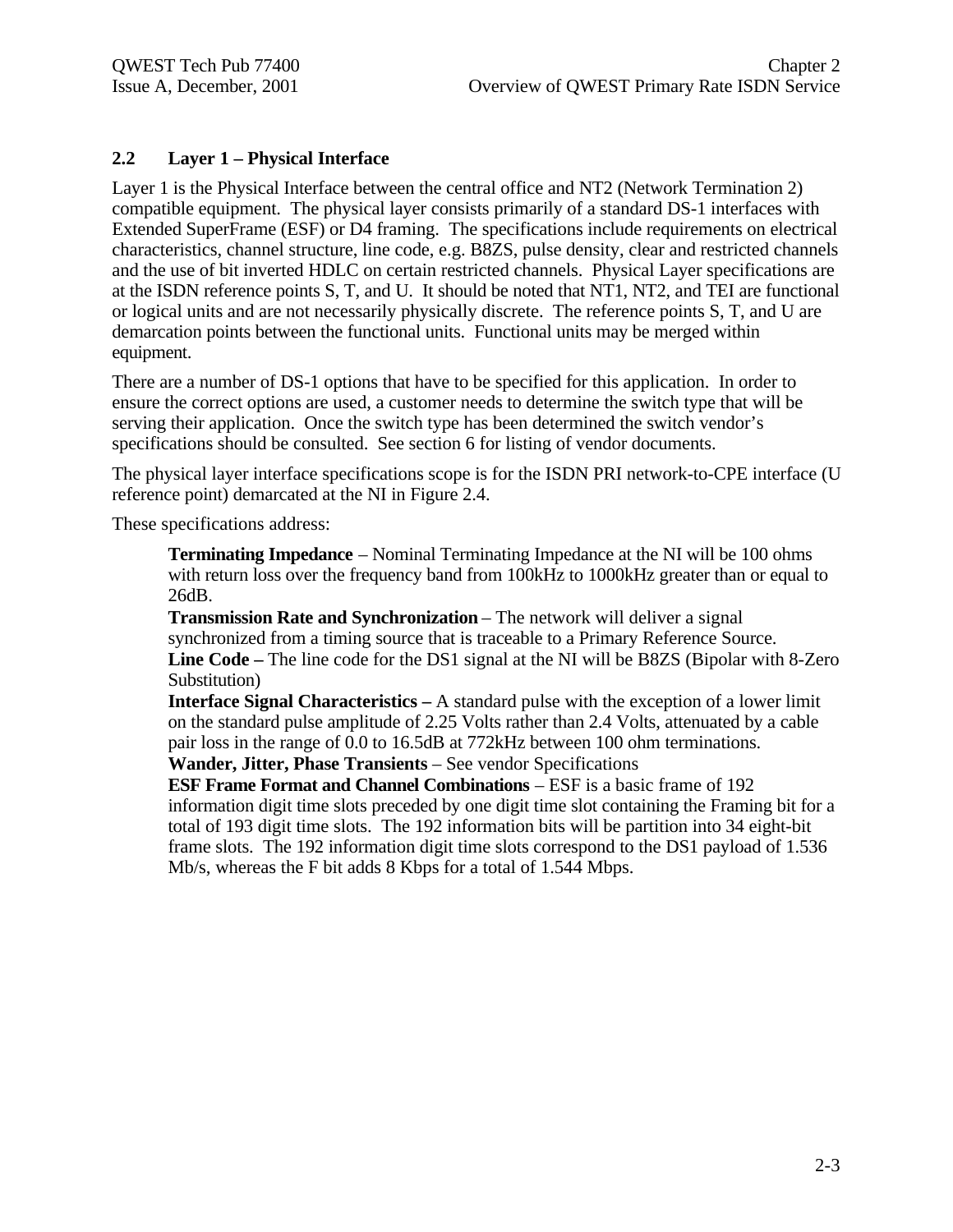**Physical Characteristics** – Provides the Interface Cable Requirements, Wiring Polarity Integrity, and Connector.

These are Standard requirements. Consult-equipment manufacturer specifications for more specific information.



Figure 2-4: ISDN Functional Reference

Figure 2-4 depicts the ISDN PRI configuration with functional reference points S, T, and U physical interface points I<sub>a</sub> and I<sub>b</sub>, and network interface NI with respect to ISDN Terminal Equipment (TE, Network Termination 2 (NT2), Network Termination 1 (NT1), and the SPCS. The physical interface points on the network and user side of the termination equipment, respectively.

Reference points I<sub>a</sub> and I<sub>b</sub> are defined in American Standard Institute (ANSI) T1.408. Physical interface point  $I_a$  is the 4-wire (2-pair) bi-directional PRI point on the user side of the network side of the terminal equipment (that is, NT1 and NT2). Physical interface point  $I<sub>b</sub>$  is the 4-wire (2-pair) bi-directional PRI point on the user side of the terminal equipment. Figure 2-1 shows the location of these physical interface points with respect to an NT1, NT2, and TE.

# **2.3 Layer 2 – Data Link Layer**

The ISDN Primary Rate ISDN data link layer is based on ITU-T recommendation Q.921 (I.441). The data link layer provides a nearly error-free path to higher layers across the Primary Rate userto-network interface. LAPD is the Layer 2 protocol for the interface. It is independent of transmission rate, and requires a duplex, bit transparent D-channel. LAPD protocol defines the procedures required to establish, maintain, and disconnect a link. It transports the information between Layer 3 entities across the ISDN primary rate interface using the D-channel. It defines the data transmission frame structure, field formats, and proper procedures for operation of the Link Access Protocol on the D-channel. It provides peer-to-peer protocol for the transfer of information and control between any pair of service access points on the data link layer. It specifies the interaction between the data link layer and physical layer (Layer 1) and between the data link layer and network layer (Layer 3).

For National ISDN Standards Requirements of the Link Layer Protocol, consult Telecordia SR 3887, 1997 Version of National ISDN Primary Rate Interface Customer Premises Equipment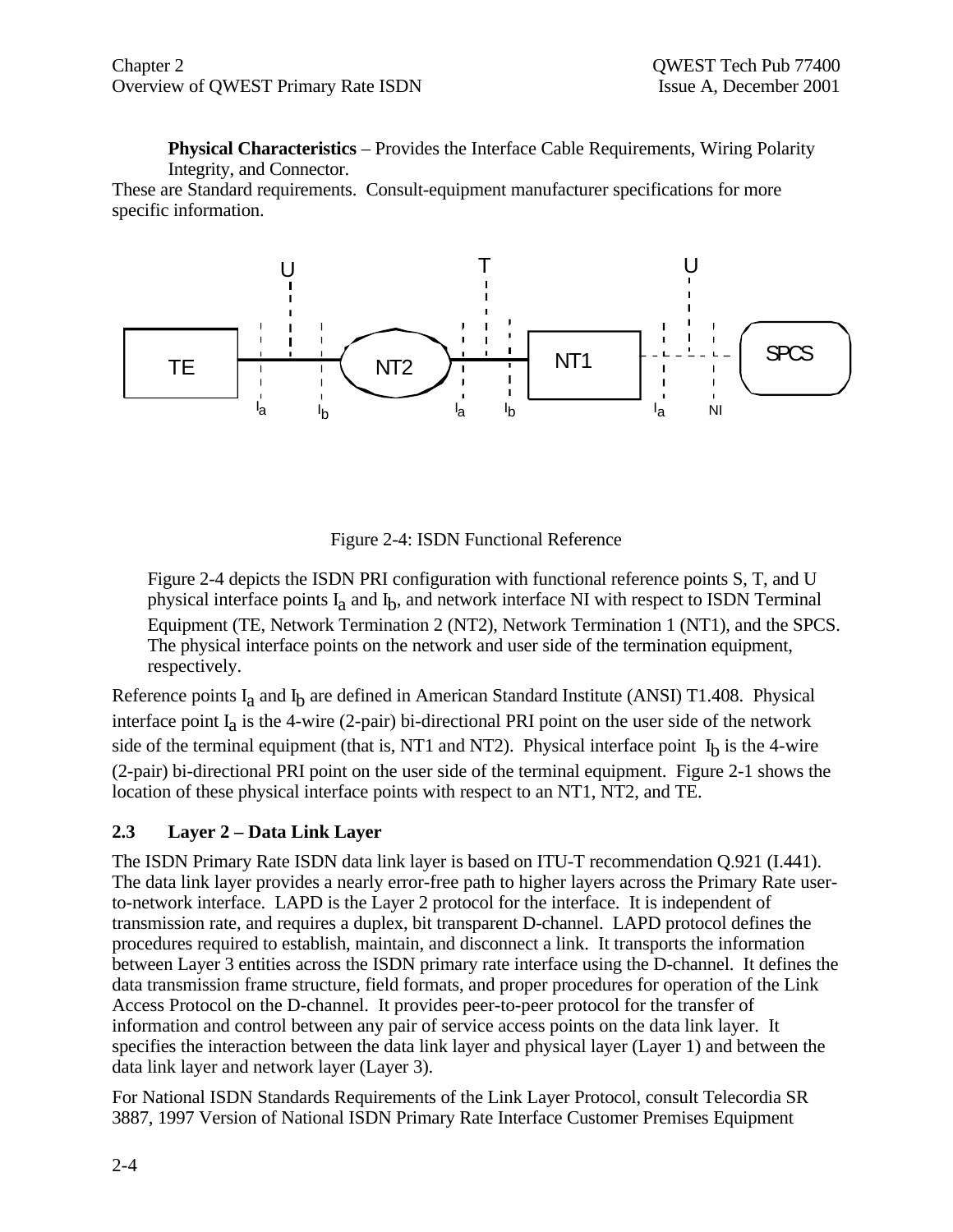Generic Guidelines. In addition the switch vendor Interface Specification that will be providing the interface should be reviewed.

These documents will provide the following definitions and requirements for Layer 2 connectivity:

Timers and Counters Formats for peer-to-peer exchanges. Commands and responses Primitives for Layer to Layer communications Peer-to-peer Procedures Exception conditions for reporting and recovery. Error codes and conditions. Layer 2 SDL diagrams.

# **2.4 Layer 3 – Network Layer**

Layer 3 is a message-oriented out of band-signaling channel for control of the bearer channels (B-Channels). There are a specified set of messages and information elements required to establish, maintain, and clear network connections and to control supplementary services. Call signaling is based on Q.931 (I.451), ISDN user-network interface Layer 3 specifications and ANSI T1.607. Table 2-1 shows the general message structure and Table 2-2 identifies the Layer 3 messages. The Call Control Procedures in Layer 3 defines the requirements for Inband Tones and Announcements, Interworking with call origination and termination, delay procedures, B-channel selection, addressing information for En Block Signaling, and Timers.

For detailed information to establish, maintain, and clear network connections at the ISDN usernetwork interface for support of circuit switched calls, identify messages supported and the call control procedures, consult the switch vendors interface specifications and Telecordia SR3887.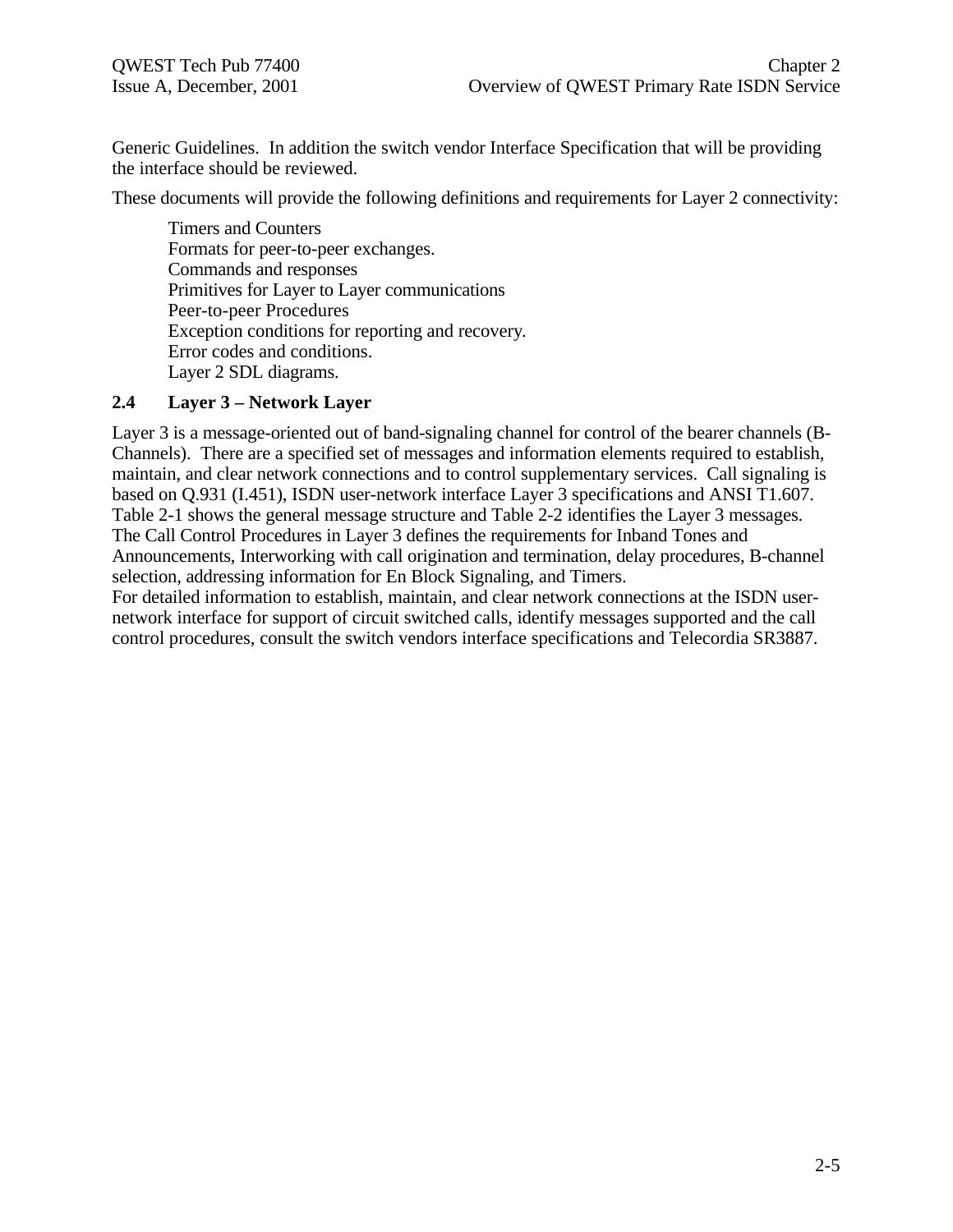|                                        |                      |  | Protocol Discriminator |  |                          |  |  |
|----------------------------------------|----------------------|--|------------------------|--|--------------------------|--|--|
|                                        |                      |  |                        |  | Length of Call Reference |  |  |
|                                        |                      |  |                        |  | Value (In Octets)        |  |  |
| Flaq                                   | Call Reference Value |  |                        |  |                          |  |  |
|                                        | Message Type<br>Etc  |  |                        |  |                          |  |  |
| Other Information Elements as Required |                      |  |                        |  |                          |  |  |

# Table 2.1: General Message Organization Example

Table 2-1 identifies the messages used on the D-channel for control of the bearer channels. The first three elements of these messages are common to all messages and are always present, while other information elements are specific to each message type. For a more detailed description of the elements of each message refer to the vendor specification and Telecordia SR3887.

| Message            | User > Network                       | Network > User                               |
|--------------------|--------------------------------------|----------------------------------------------|
| <b>ALERTing</b>    | The called CPE sends the SPCS        | The SPCS sends the calling CPE this          |
|                    | this message to indicate that called | message to indicate the called user is       |
|                    | user alerting has been initiated.    | being alerted.                               |
| <b>PROGress</b>    | The CPE sends this message when      | The SPCS sends this message when             |
|                    | interworking occurs with a non-      | interworking occurs with non-ISDN            |
|                    | ISDN network, the call is routed     | trunks, the call is routed to an inband tone |
|                    | to an inband tone or                 | or announcement, or the SPCS wishes to       |
|                    | announcement, or if the CPE          | report a call progress delay at the          |
|                    | wishes to report a call progress     | destination interface.                       |
|                    | delay at the destination interface.  |                                              |
| <b>CONNect</b>     | The called CPE sends the SPCS        | The SPCS sends the calling CPE this          |
|                    | this message to indicate call        | message to indicate the called user has      |
|                    | acceptance by the called user.       | answered the call (circuit-mode) or the      |
|                    |                                      | access connection to the Packet Handling     |
|                    |                                      | Function (PHF) has                           |
|                    |                                      | been established (packet-mode).              |
| <b>CONNect</b>     | The calling CPE can send the         | The SPCS sends the called CPE this           |
| <b>ACKnowledge</b> | <b>SPCS a CONNect ACKnowledge</b>    | message to acknowledge the receipt of a      |
|                    | message (although not required) to   | <b>CONNect Message.</b>                      |
|                    | promote symmetrical call control     |                                              |
|                    | procedures.                          |                                              |
| <b>CALL</b>        | A called CPE sends this message      |                                              |
| PROCeeding         | to the SPCS to indicate that more    |                                              |
|                    | time is necessary either to begin    |                                              |
|                    | alerting or to accept the call.      |                                              |
| <b>DISConnect</b>  | The CPE sends the SPCS this          | The SPCS sends this message to indicate      |
|                    | message to initiate call clearing.   | initiation of call clearing procedures       |
|                    |                                      | when a B-channel had been allocated for      |
| <b>RELease</b>     |                                      | the call.                                    |
|                    | The CPE sends this message to the    | The SPCS sends this message to indicate      |
|                    | SPCS to initiate call clearing or to | it has disconnected the channel and          |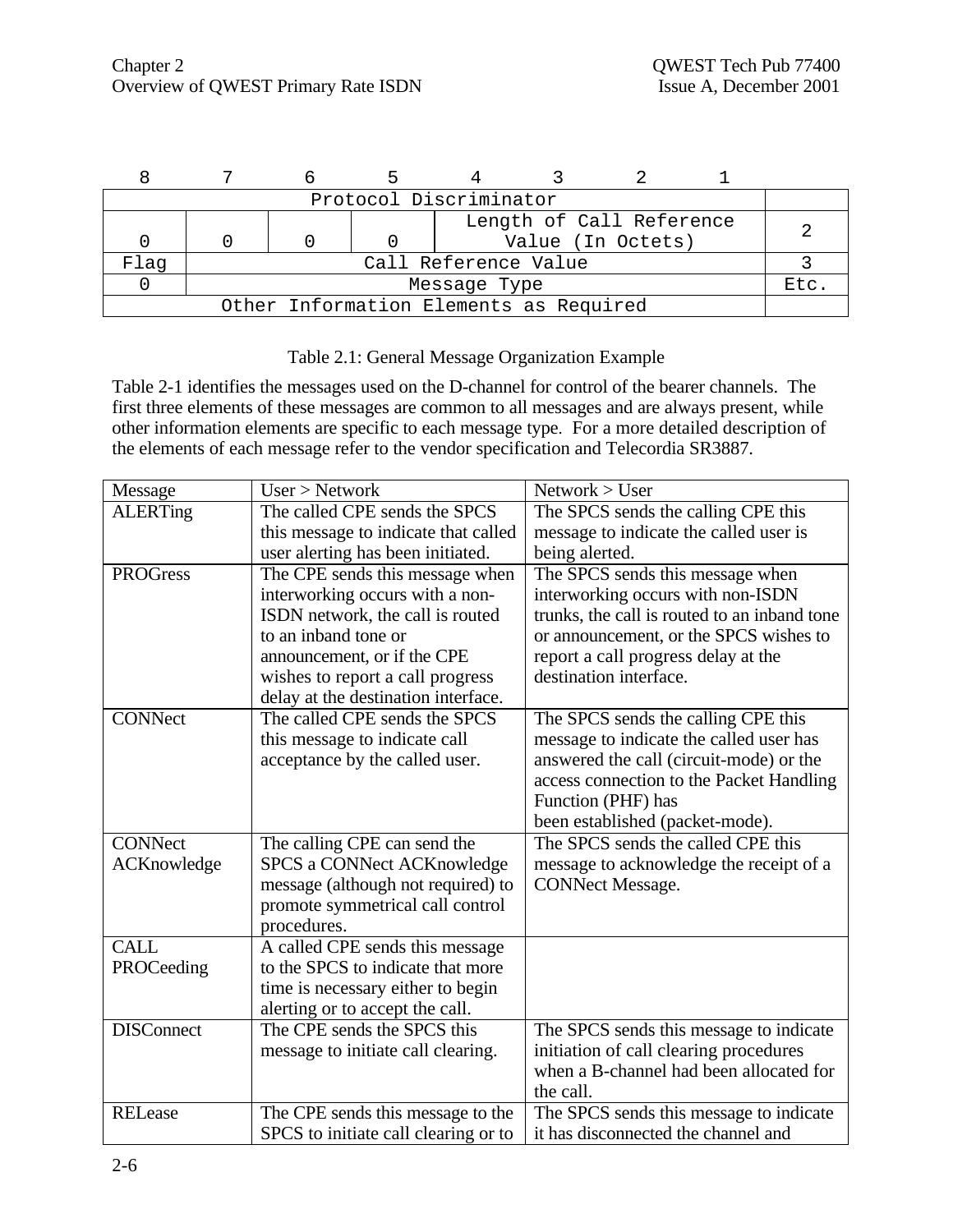|                | continue call clearing initiated by<br>the SPCS.                               | initiated procedures to clear the network<br>connection and the call to the remote<br>user, or for certain clearing sequence<br>exception conditions. |
|----------------|--------------------------------------------------------------------------------|-------------------------------------------------------------------------------------------------------------------------------------------------------|
| <b>RELease</b> | The CPD sends this message to the                                              | The SPCS sends this message to indicate                                                                                                               |
| COMplete       | SPCS to initiate call clearing or to<br>continue call clearing by the<br>SPCS. | that it has released the B-channel and call<br>reference, and that they are available for<br>reuse.                                                   |
| <b>RESTart</b> | This message is sent by the CPE to                                             | This message is sent from the SPCS to                                                                                                                 |
|                | request the SPCS to restart (i.e.,                                             | the CPE to restart (i.e., return to an idle                                                                                                           |
|                | return to an idle                                                              | condition) the indicated channel(s) or                                                                                                                |
|                | condition) the indicated channel(s)                                            | interface.                                                                                                                                            |
|                | or interface.                                                                  |                                                                                                                                                       |
| <b>RESTart</b> | This message is used by the CPE                                                | This message is used by the network to                                                                                                                |
| ACKnowledge    | to acknowledge the receipt of the<br>RESTart message and to indicate           | acknowledge the receipt of the RESTart<br>message and to indicate the requested                                                                       |
|                | the requested restart is complete.                                             | restart is complete.                                                                                                                                  |
| <b>SERVice</b> | This message is sent by the CPE to                                             | This message is sent by the network to                                                                                                                |
|                | indicate a D-channel switchover,                                               | indicate a D-channel switchover, or to                                                                                                                |
|                | or to control B channel                                                        | control B-channel availability.                                                                                                                       |
|                | availability.                                                                  |                                                                                                                                                       |
| <b>SERVice</b> | This message is sent by the CPE to                                             | This message is sent by the SPCS to                                                                                                                   |
| ACKnowledge    | acknowledge a D-channel                                                        | acknowledge a D-channel switchover, or                                                                                                                |
|                | switchover, or to acknowledge the                                              | to status change of a B-channel.                                                                                                                      |
|                | availability (status) change of a B-                                           |                                                                                                                                                       |
|                | channel                                                                        |                                                                                                                                                       |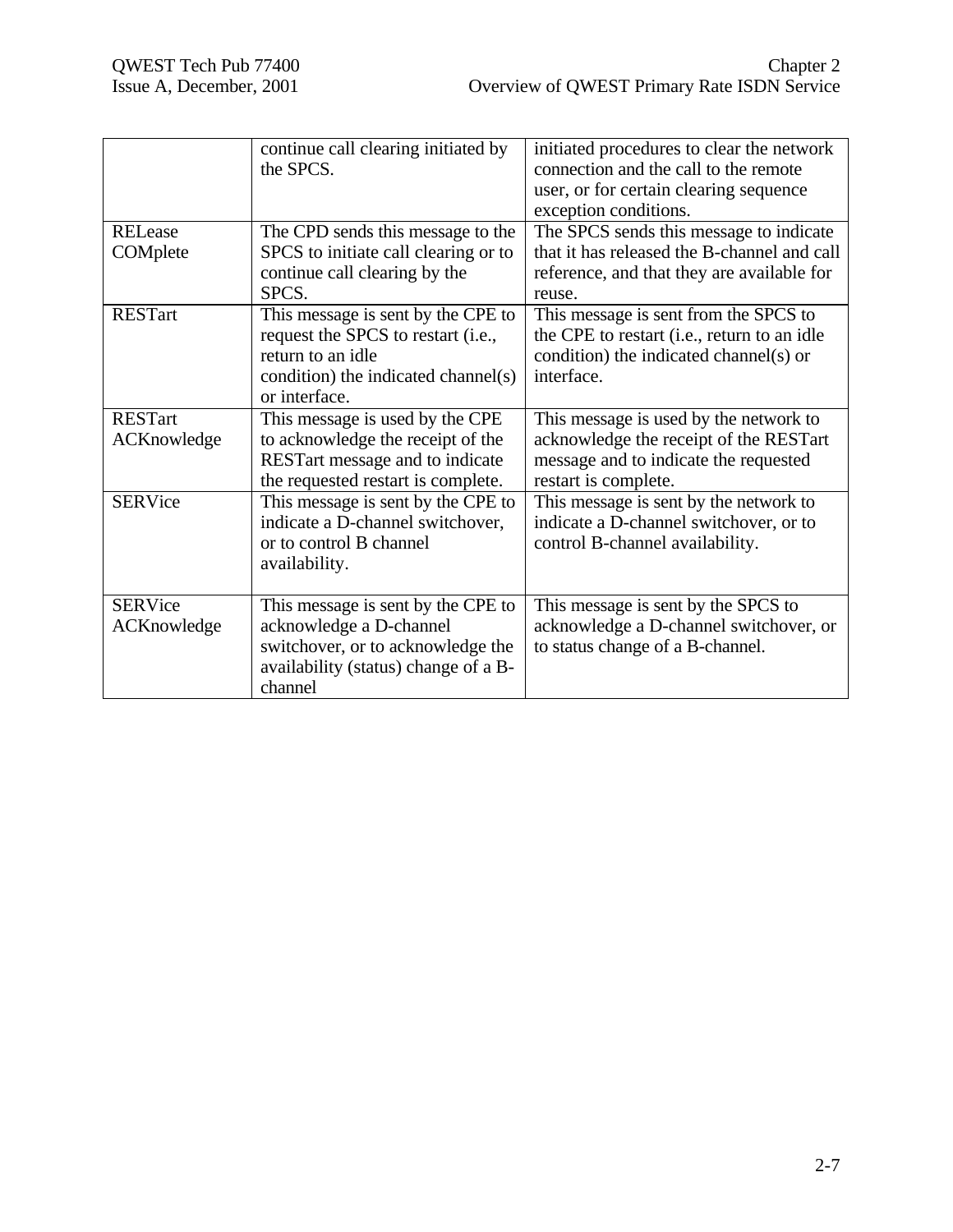| <b>SETUP</b>    | The CPE sends this message to     | The SPCS sends the SETUP message to       |
|-----------------|-----------------------------------|-------------------------------------------|
|                 | originate a call.                 | terminate a call to the CPE.              |
| <b>STATus</b>   | The CPE sends this message to     | The SPCS sends this message to indicate   |
| <b>ENQuiry</b>  | request the call state from the   | that a protocol error has been detected   |
|                 | SPCS.                             | and that information identified by the    |
|                 |                                   | cause information element has been        |
|                 |                                   | discarded or in response to a STATus      |
|                 |                                   | ENQuiry received from the CPE.            |
| <b>STATus</b>   | The CPD sends this message to     | The SPCS sends this message to request    |
| <b>ENQuiry</b>  | request the call state from the   | the call state from the CPE.              |
|                 | SPCS.                             |                                           |
| <b>FACILITY</b> | The CPD sends the FACILITY        | The SPCS sends the FACILITY message       |
|                 | message when a component is to    | when a component is to be sent related to |
|                 | be sent, related to supplementary | supplementary services, such as, ISDN     |
|                 | services such as ISDN Calling     | Calling Name Identification or Two B-     |
|                 | Name Identification or Two B-     | channel Transfer.                         |
|                 | channel Transfer.                 |                                           |

Table 2-2: Layer 3 Messages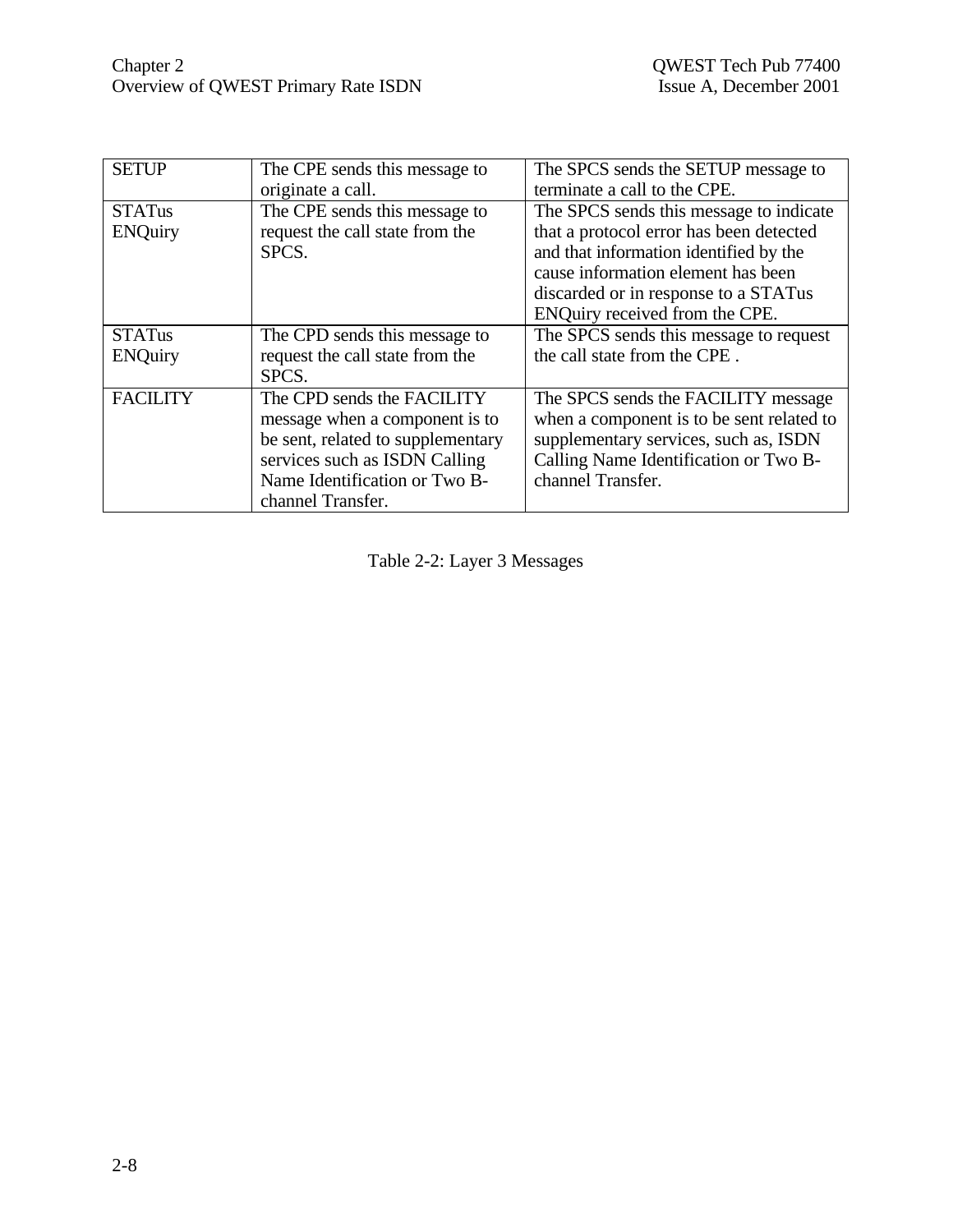# **Chapter and Section Page**

| 3 |      |  |
|---|------|--|
|   | 3.1  |  |
|   |      |  |
|   | 3.3  |  |
|   | 3.4. |  |
|   | 3.5. |  |
|   | 3.6. |  |
|   | 37   |  |
|   | 3.8. |  |
|   |      |  |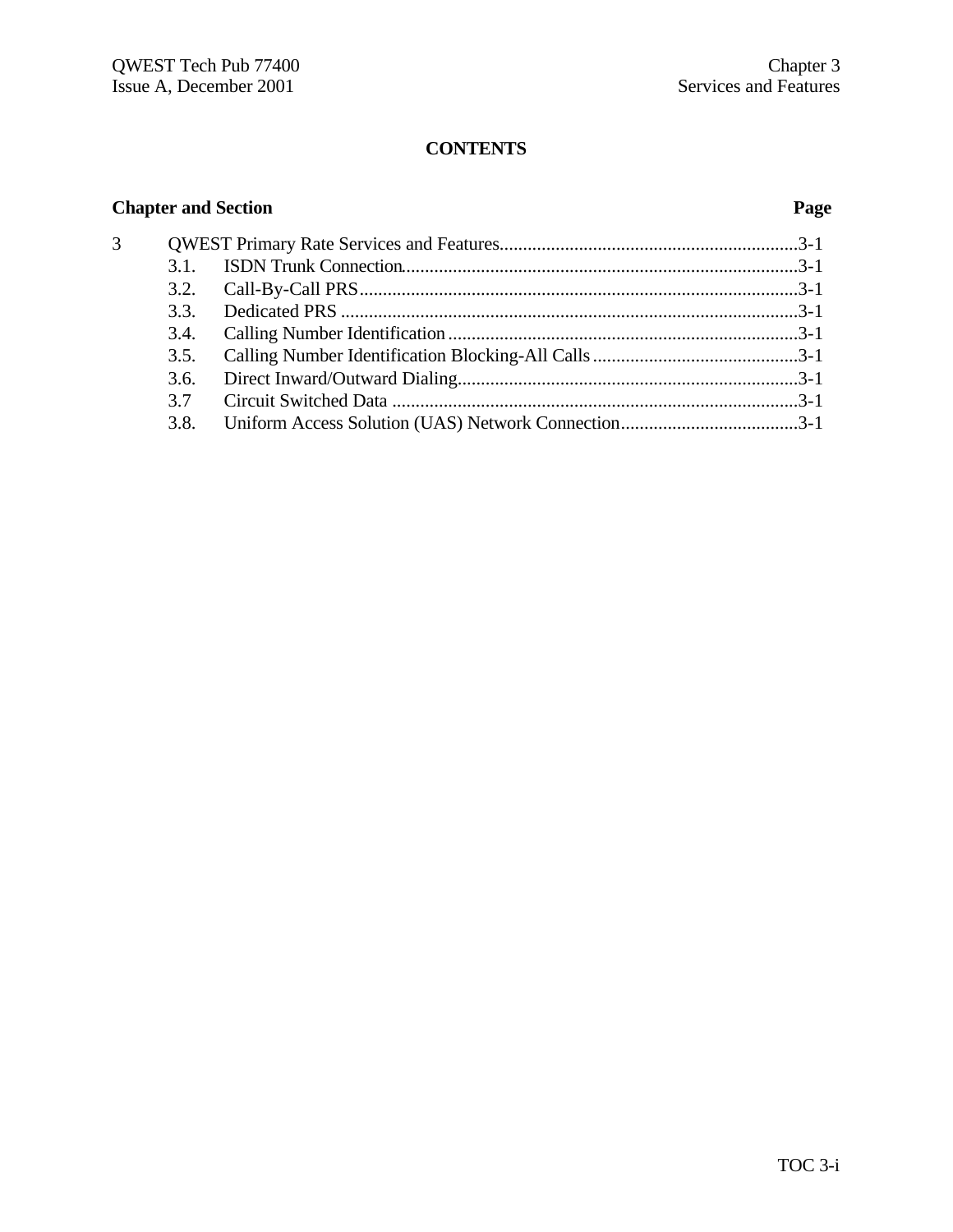# **3 QWEST Primary Rate Services and Features**

There are many features available with Qwest Primary Rate Services. The following are a description of some of the features available with this service. For information about additional features contact the Qwest Primary Rate Services Product Management.

# **3.1. ISDN Trunk Connection**

A Trunk Connection (TC) is central office translation that provisions each B-Channel in a PRS. The TC allows access to the exchange network. One ISDN TC is required for each B-Channel used in a PRS.

# **3.2. Call-By-Call PRS**

The PRS B-Channels are configured to support in-only call flexibility predetermined by the customer's traffic flow.

#### **3.3. Dedicated PRS**

Each B-Channel is dedicated to inward, outward or two-way traffic.

#### **3.4. Calling Number Identification**

This feature displays the call identification information and the calling parties DN (including non-published and non-listed directory numbers) prior to the call being answered. Callers have the ability to inhibit the display of calling party information to the terminating number.

#### **3.5. Calling Number Identification Blocking-All Calls**

All outgoing calls will be blocked for PRS customers where technically feasible as determined by the Company. Most Company switches do not have this capability and will be a function of the customer's PBX.

# **3.6. Direct Inward/Outward Dialing**

Allows a station user to place or receive calls bypassing the attendant.

# **3.7 Circuit Switched Data**

Allows the transmission of circuit-switched data on a voice channel.

#### **3.8. Uniform Access Solution (UAS) Network Connection**

The UAS network connection provides switching to the local exchange and toll networks, and includes the channel trunk-side configuration for the entire T1.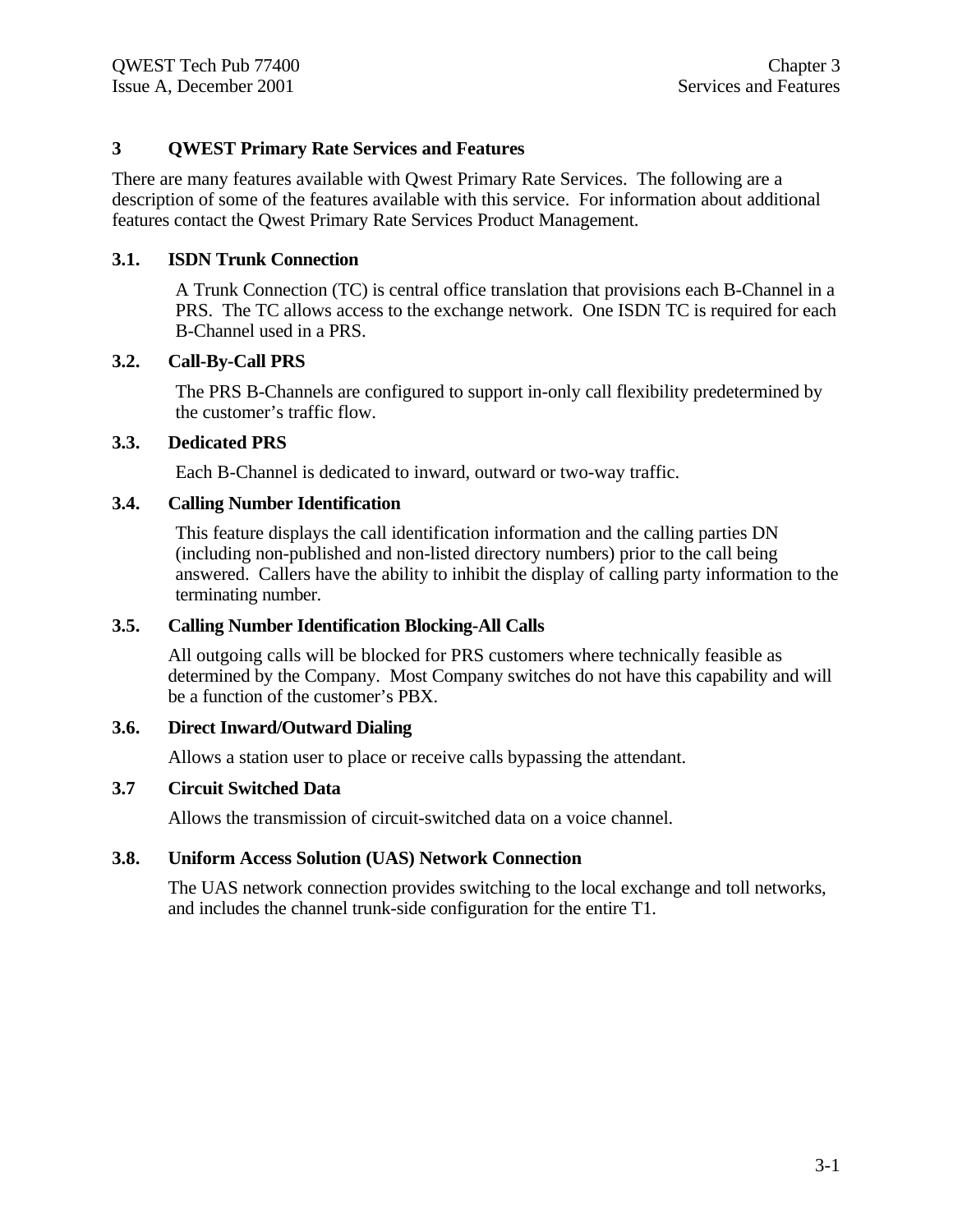|                  |     | <b>Chapter and Section</b> | Page |
|------------------|-----|----------------------------|------|
| $\overline{4}$ . |     |                            |      |
|                  | 4.1 |                            |      |
|                  |     |                            |      |
|                  | 4.3 |                            |      |
|                  | 4.4 |                            |      |
|                  | 4.5 |                            |      |
|                  | 4.6 |                            |      |

# **Figures**

# **Tables**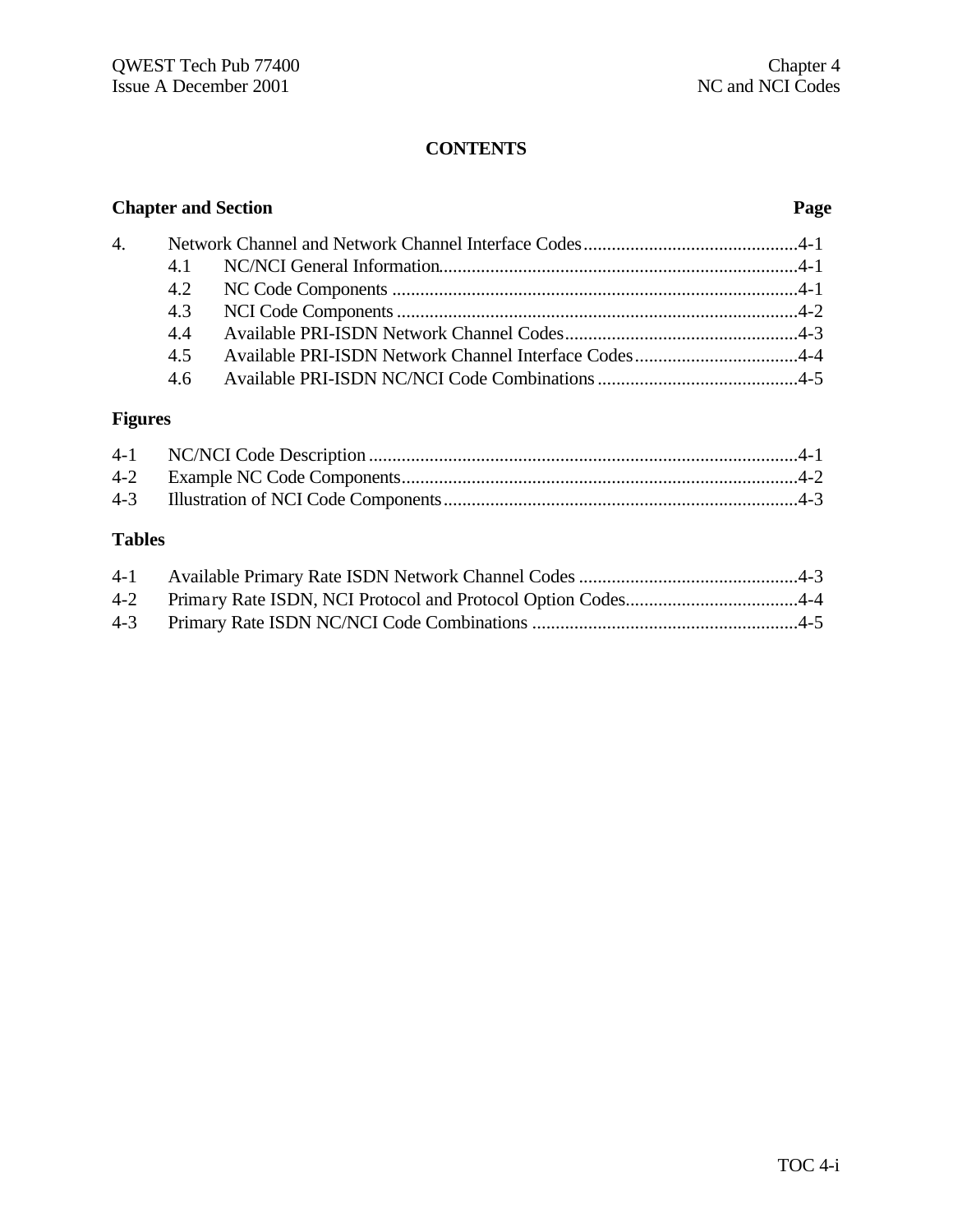# **4. Network Channel and Network Channel Interface Codes**

#### **4.1 NC/NCI General Information**

Network Channel (NC) codes describe, in standard format, the characteristics of the service channel. Network Channel Interface (NCI) codes describe the physical and electrical characteristics of the Network Interface (NI). *Industry Support Interface (ISI); NC/NCI Code Dictionary*, Telcordia Special Report SR-STS-000307 fully describes these coding schemes.



NI = Network Interface NC = Network Channel NCI = Network Channel Interface CPE = Customer Provided Equipment

Figure 4-1: NC/NCI Code Description

# **4.2 NC Code Components**

The Network Channel (NC) Code is an encoded description of the channel that is provided by the Access Provider (AP) from the Point of Termination (POT) at the Access Customer's (AC) POT to an AP Central Office (CO), or to an end-user location. For a complete list of NC and NCI Codes, see BR 795-403-100.

The NC Code is a 4-character code consisting of two elements.

- A. Channel Code (character positions 1 and 2) is a 2-character alpha or alphanumeric code that describes the channel service type in an abbreviated form. The Channel Code must be specified.
- B. Optional Feature Code (character positions 3 and 4) identifies the option codes available for each Channel Code. Varying combinations of this code will allow the customer to specify the technical performance of the requested channel.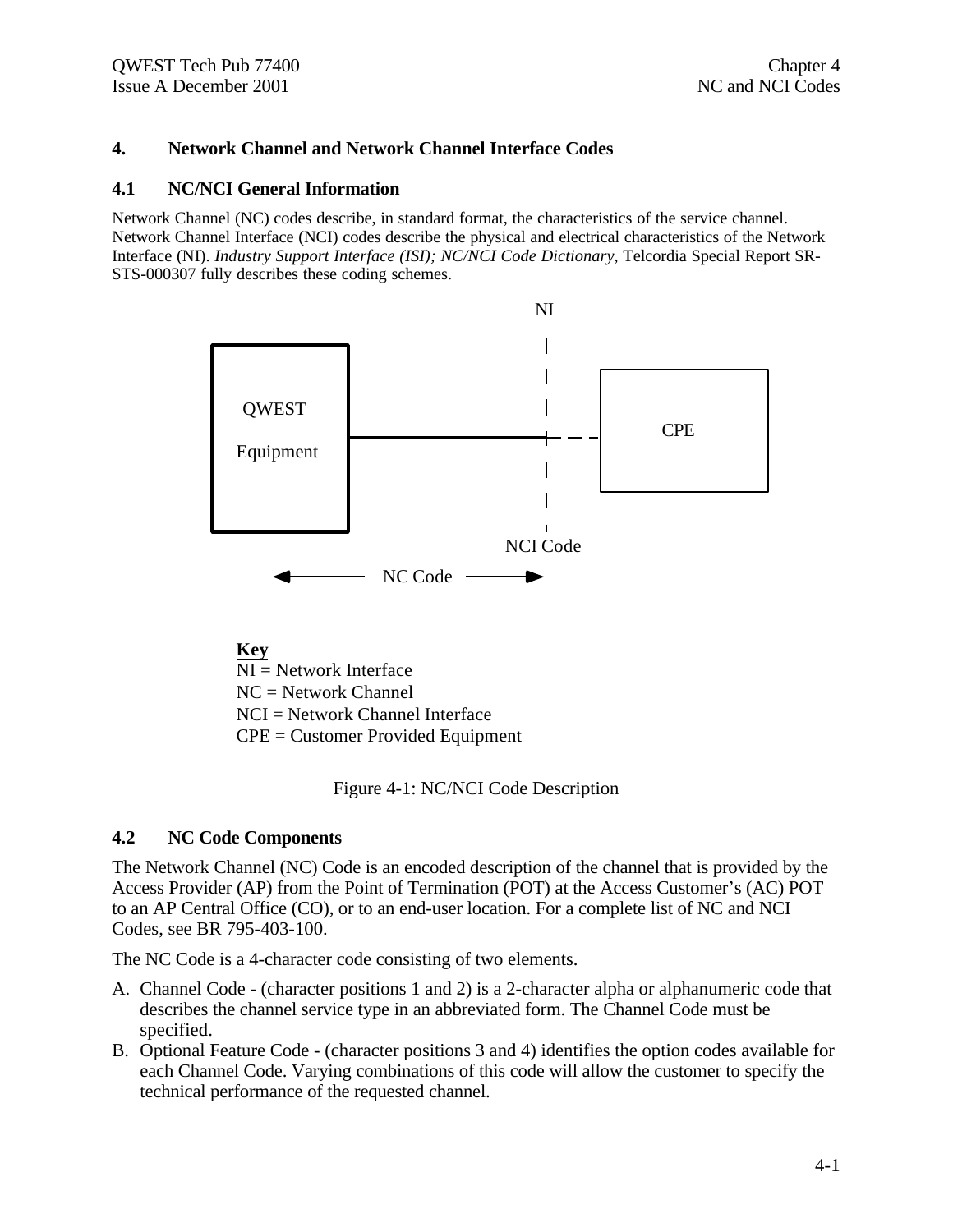All four characters of the NC must be filled to retain its 4-character structure.



Figure 4-2: Example NC Code Components

# **4.3 NCI Code Components**

The NCI Code is a maximum 12-character code comprised of five elements and two delimiters.

- 1. Total Conductors (character positions 1 and 2) is an assigned 2-character numeric code that represents the total number of conductors to be used at the interface.
- 2. Protocol (character position 3 and 4) is an assigned 2-character alpha code that defines the requirements for the interface regarding signaling/transmission.
- 3. Impedance (character position 5) is an assigned 1-character alpha or numeric code, representing the nominal reference impedance that will terminate the channel, for the purpose of evaluating transmission performance.
- 4. Protocol Options (character positions 7-9) is an assigned 1- to 3-character alpha, numeric or alphanumeric code that describes additional features of the protocol code.
- 5. Transmission Level Point (character positions 11 and 12) is assigned two alpha codes (a hyphen "-" may be used as a filler) corresponding to a value for the transmission level points.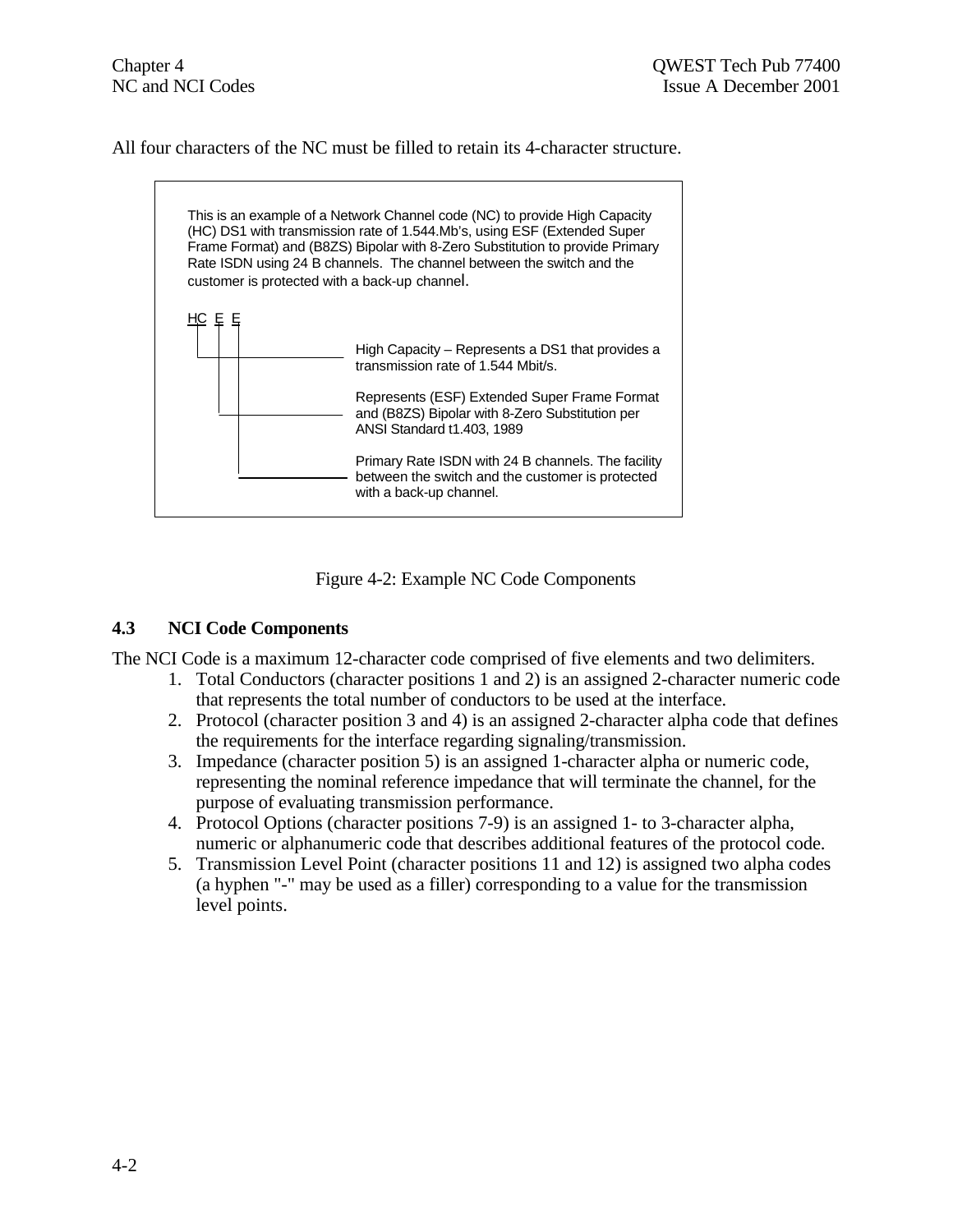

Figure 4-3: Illustration of NCI Code Components

# **4.4 Available PRI-ISDN Network Channel Codes**

The following table contains the available Network Channel codes for Primary Rate ISDN services.

| <b>Network</b><br><b>Channel Code</b> | Primary Rate ISDN Description                                               |
|---------------------------------------|-----------------------------------------------------------------------------|
|                                       | 1.544 Mbit/s DS1 (also see 77375)                                           |
| <b>HCEI</b>                           | ANSI ESF & B8ZS, Primary Rate ISDN, 23 B + D Channels                       |
| <b>HCEU</b>                           | ANSI ESF & B8ZS, Primary Rate ISDN, 24 B Channels                           |
| <b>HCGI</b>                           | Non-ANSI ESF & B8ZS, Primary Rate ISDN, $23B + D$ Channels                  |
| HCGU                                  | Non-ANSI ESF & B8ZS, Primary Rate ISDN, 24 B Channels                       |
| <b>HCHT</b>                           | Self Healing and Disaster Recovery, Primary Rate ISDN, 23 B + D<br>Channels |
| HCHU                                  | Self Healing and Disaster Recovery, Primary Rate ISDN, 24 B Channels        |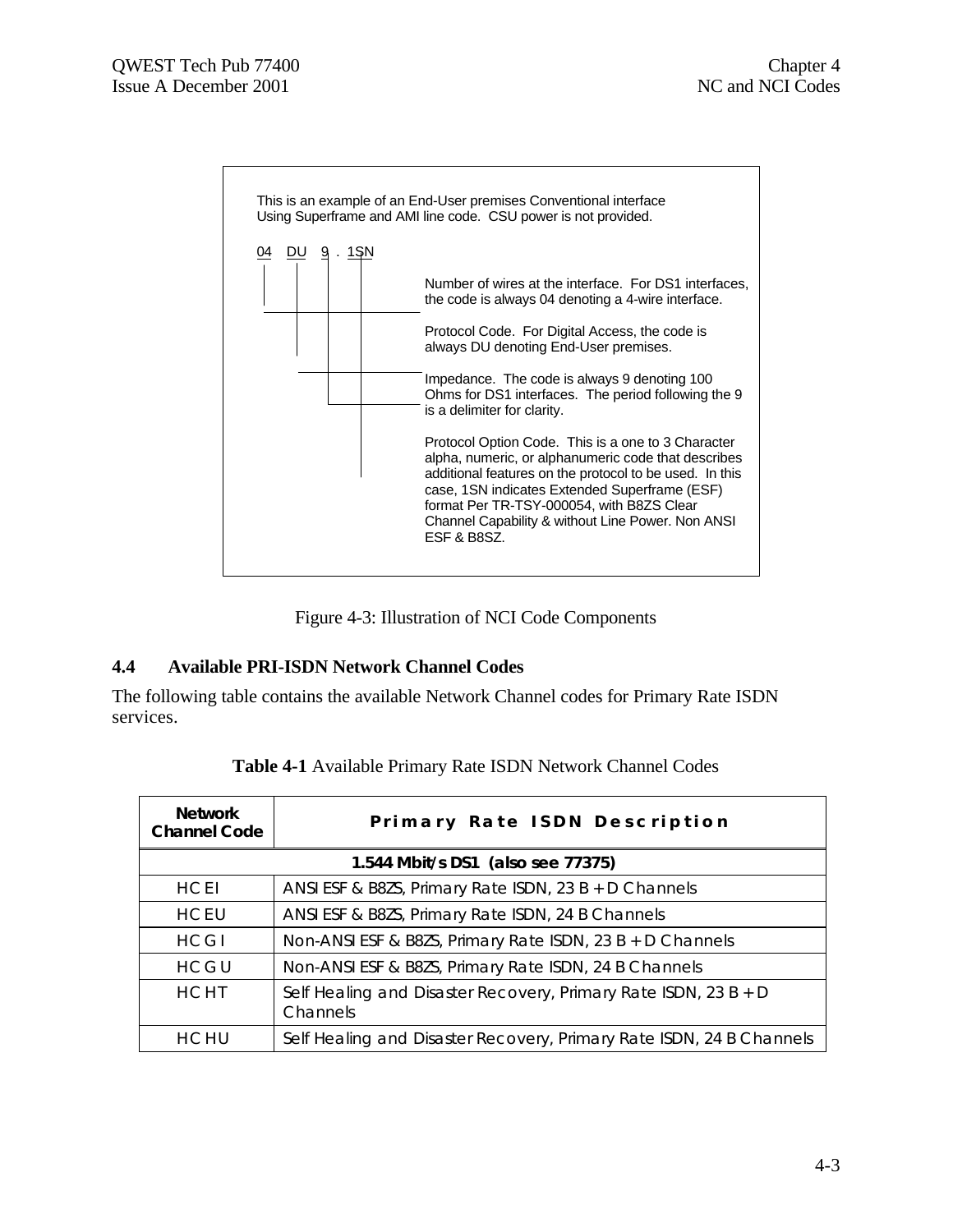# **4.5 Available PRI-ISDN Network Channel Interface Codes**

The following table contains the available Network Channel Interface codes for Primary Rate ISDN services. End User, DSX-1 interfaces are applicable to those sites where transport for the DS1 is provided using a higher rate signal, e.g., a SONET based transport.

| Protocol   |                |                                                                                                    |  |
|------------|----------------|----------------------------------------------------------------------------------------------------|--|
| Cod<br>e   | Option         | Definition                                                                                         |  |
| $3\quad 4$ | 789            |                                                                                                    |  |
| DU         |                | End User Digital Access Interface                                                                  |  |
|            | 1 S N          | 1,544 Mbit/s, ANSI ESF, Binary 8-Zero Substitution (B8ZS), without Line<br>Power                   |  |
|            | 1 S X          | 1,544 Mbit/s, ANSI ESF, Binary 8-Zero Substitution (B8ZS), without Line<br>Power, DSX-1 Interface. |  |
|            | S <sub>N</sub> | 1,544 Mbit/s, Non-ANSI ESF, B8ZS, without Line Power.                                              |  |
|            | S X            | 1,544 Mbit/s, Non-ANSI ESF, B8ZS, without Line Power, DSX-1 Interface.                             |  |

# **Table 4-2** Primary Rate ISDN, NCI Protocol and Protocol Option Codes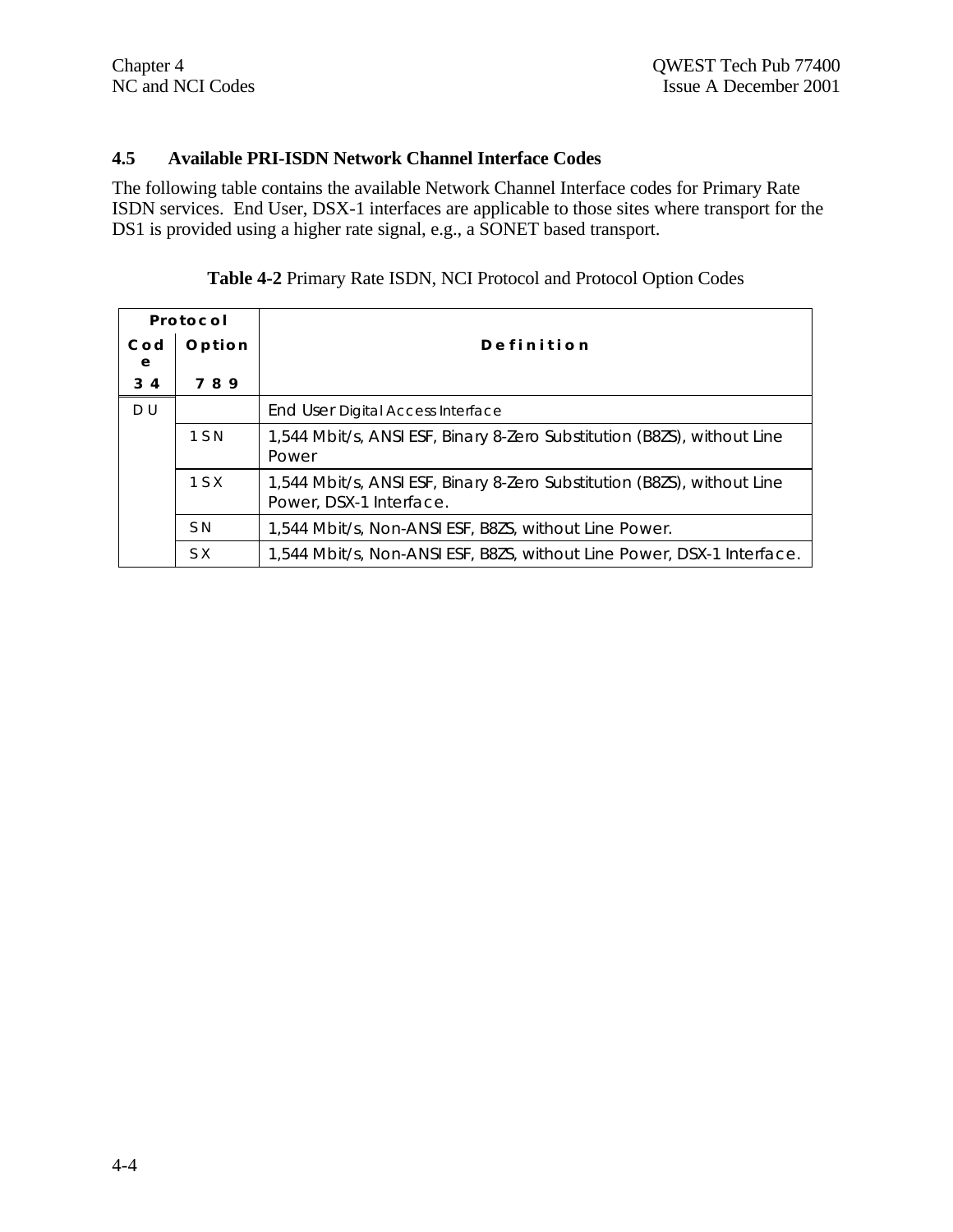# **4.6 Available PRI-ISDN NC/NCI Code Combinations**

Table 4-3 lists NC/NCI Code combinations for PRI-ISDN

| <b>NCI Code</b> |           |                                                |                                                                                                                                                                            |
|-----------------|-----------|------------------------------------------------|----------------------------------------------------------------------------------------------------------------------------------------------------------------------------|
| N <sub>C</sub>  | Owest     | Fnd-User                                       | <b>DESCRIPTION</b>                                                                                                                                                         |
| Code            | CO-NI     | EU-NI                                          |                                                                                                                                                                            |
|                 |           |                                                | 1.544 Mbit/s DS1 (ALSO SEE 77375)                                                                                                                                          |
| <b>HCEI</b>     | N.A.      | 04DU9.1SN<br>04DU9.1SX                         | ANSI ESF & B8ZS, Primary Rate ISDN, $23B + D$<br>Channels                                                                                                                  |
| <b>HCEU</b>     | N. A.     | 04DU9.1SN<br>04DU9.1SX                         | ANSI ESF & B8ZS, Primary Rate ISDN, 24 B Channels                                                                                                                          |
| <b>HCGI</b>     | N. A.     | 04DU9.SN<br>04DU9.SX                           | Non-ANSI ESF & B8ZS, Primary Rate ISDN, 23 B + D<br>Channels                                                                                                               |
| HCGU            | $N$ $A$ . | 04DU9.SN<br>04DU9.SX                           | Non-ANSI ESF & B8ZS, Primary Rate ISDN, 24 B<br>Channels                                                                                                                   |
| <b>HCHT</b>     | N. A.     | 04DU9.1SN<br>04DU9.1SX<br>04DU9.SN<br>04DU9.SX | Primary Rate ISDN, 23 B + D Channels, Self Healing<br>and Disaster Recovery. Line Code and Frame<br>Format is communicated by the Network<br><b>Channel Interface Code</b> |
| <b>HCHU</b>     | N. A.     | 04DU9.1SN<br>04DU9.1SX<br>04DU9.SN<br>04DU9.SX | Primary Rate ISDN, 24 B Channels, Self Healing<br>and Disaster Recovery. Line Code and Frame<br>Format is communicated by the Network<br><b>Channel Interface Code</b>     |

# **Table 4-3:** Primary Rate ISDN NC/NCI Code Combinations

N.A. = Not Applicable. Since the service terminates in a switch, only End User NCI codes apply.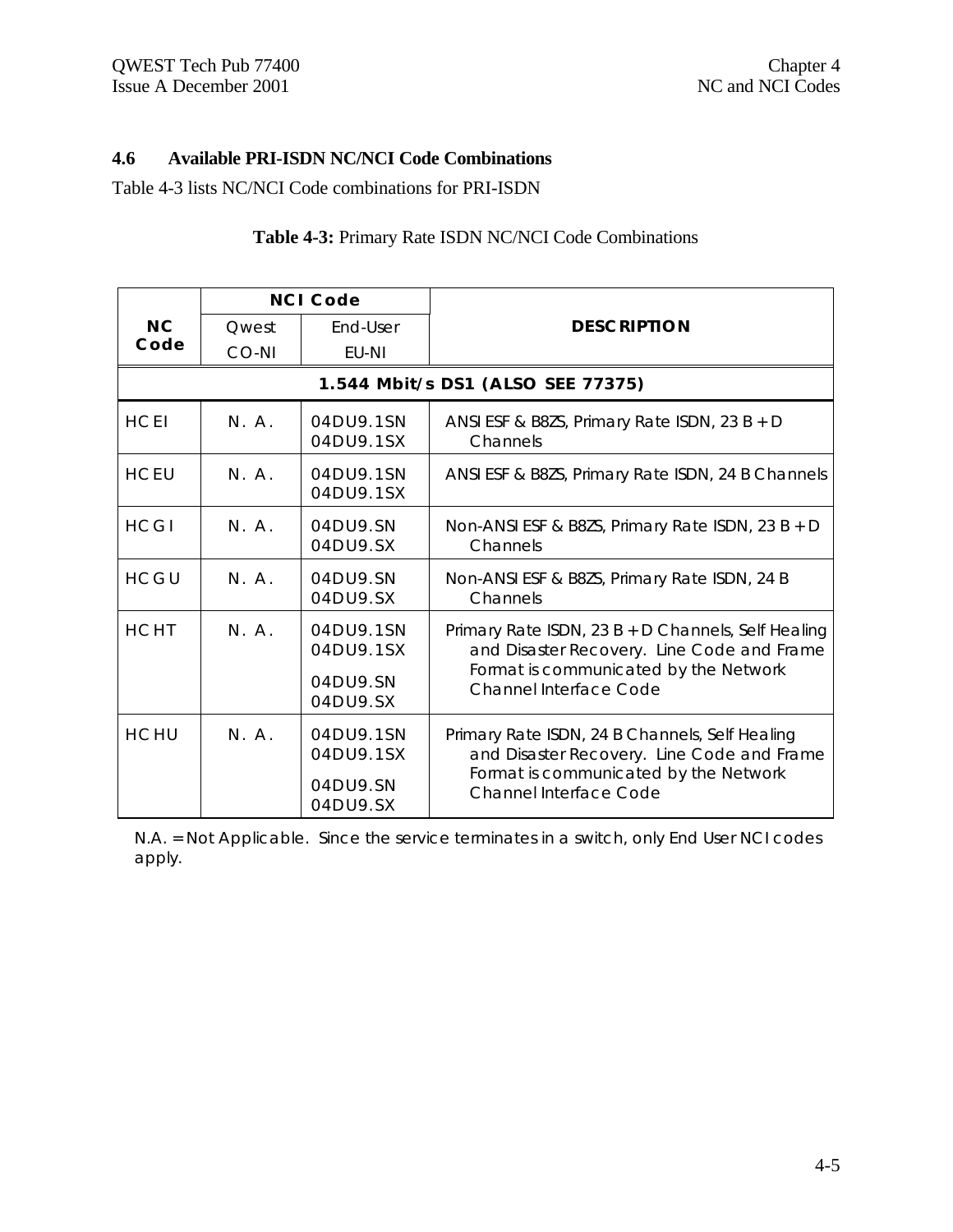# **Chapter and Section Page**

| 5. |  |  |
|----|--|--|
|    |  |  |
|    |  |  |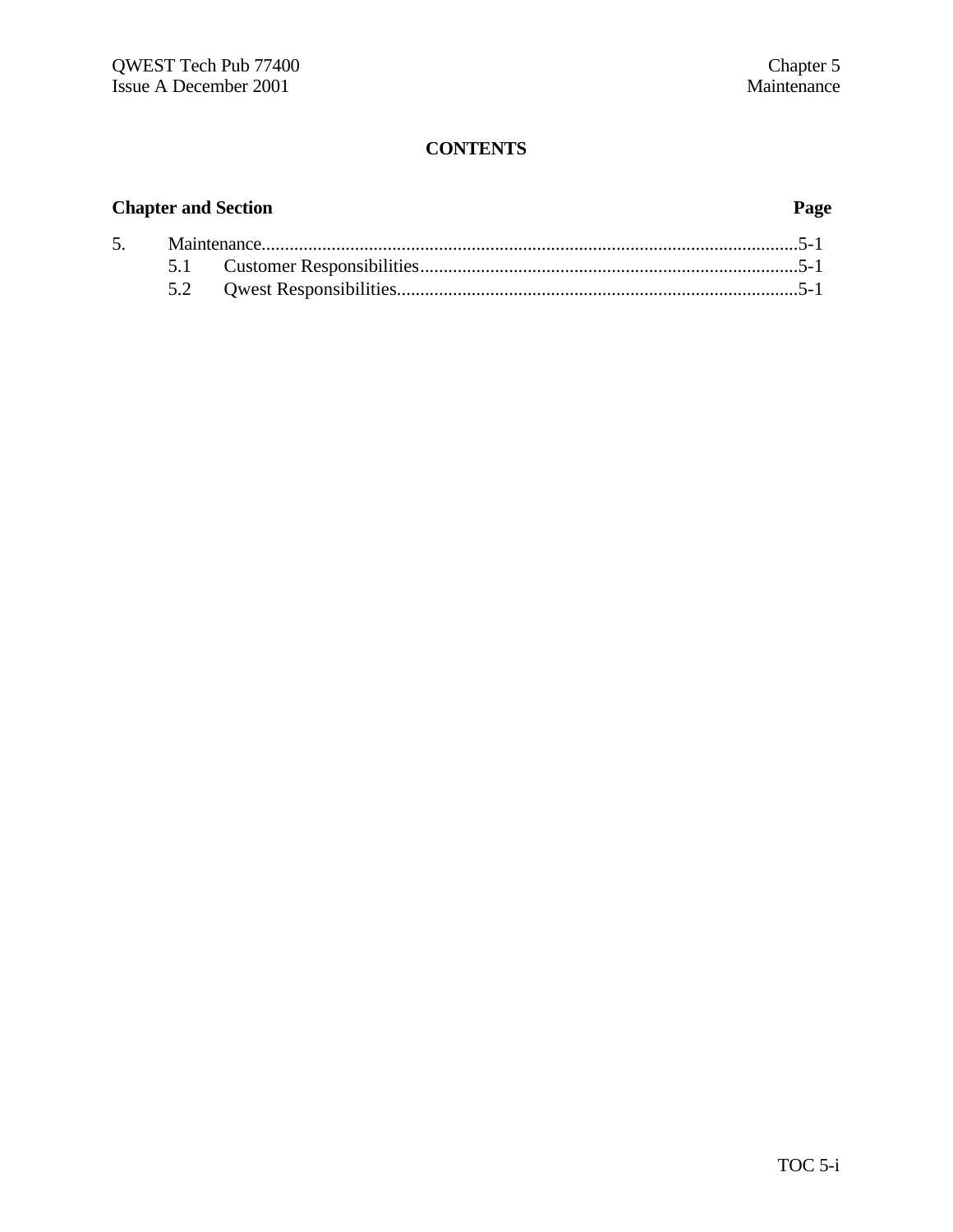# **5. Maintenance**

#### **5.1 Customer Responsibilities**

The customer is responsible for all equipment and cable on the customer side of the Network Interface at their location.

The customer or their agent must sectionalize the trouble and verify that the trouble is not in the customer owned equipment or cable before calling the QWEST Customer Service Center.

If the trouble is isolated to the customer owned equipment or cable, the customer is responsible for clearing the trouble and restoring the service to normal.

Joint testing between the customer location and QWEST Central Office may sometimes be necessary to isolate the trouble.

# **5.2 QWEST Responsibilities**

QWEST is responsible for all equipment and cable on their side of the Network Interface at the customer locations and for maintaining the transmission facility between customer location and the Central Office.

QWEST will furnish the customer a trouble reporting telephone number.

Upon receipt of a trouble report, QWEST will initiate actions as specified in the Service Interval Guide to clear the trouble.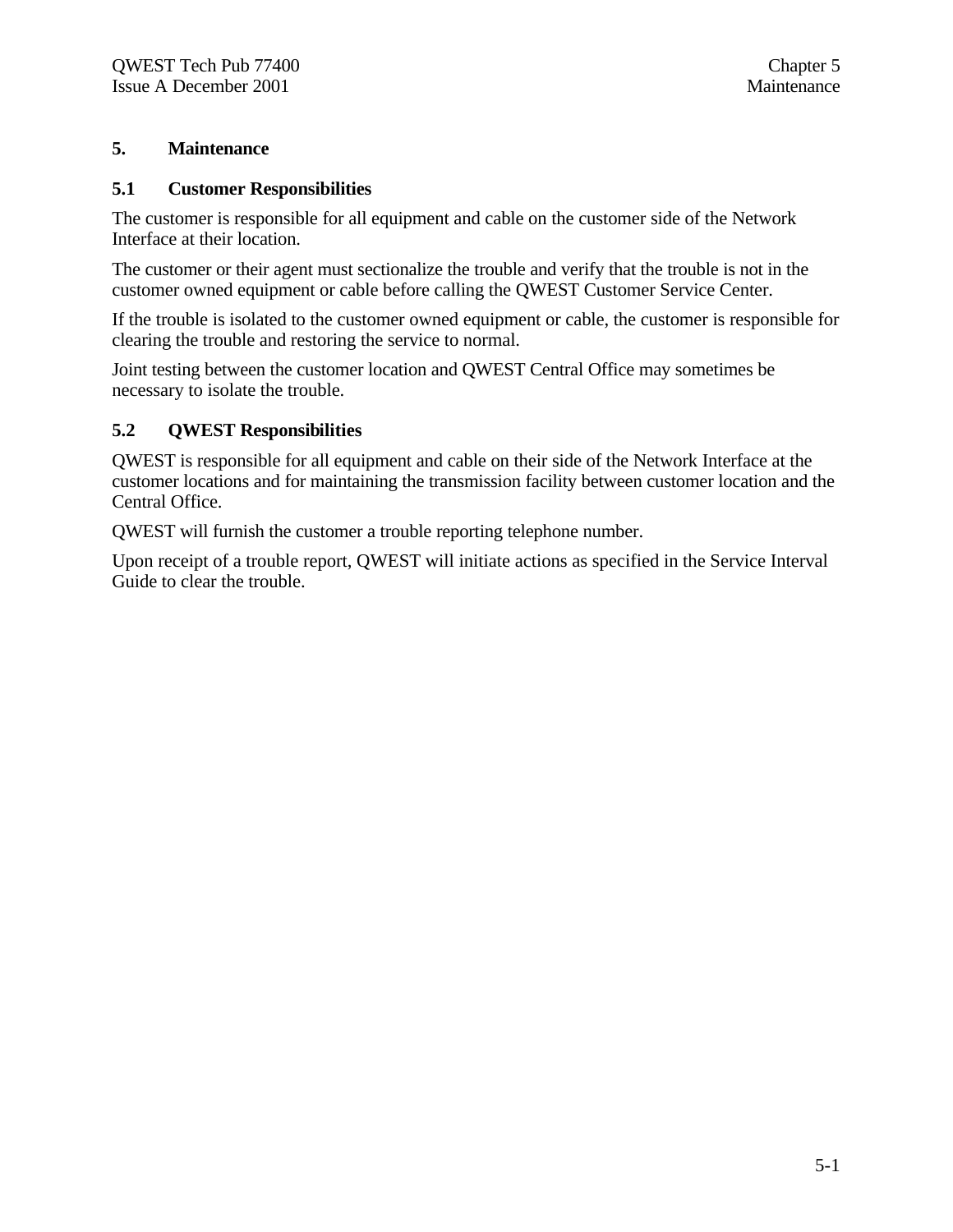# **Chapter and Section Page**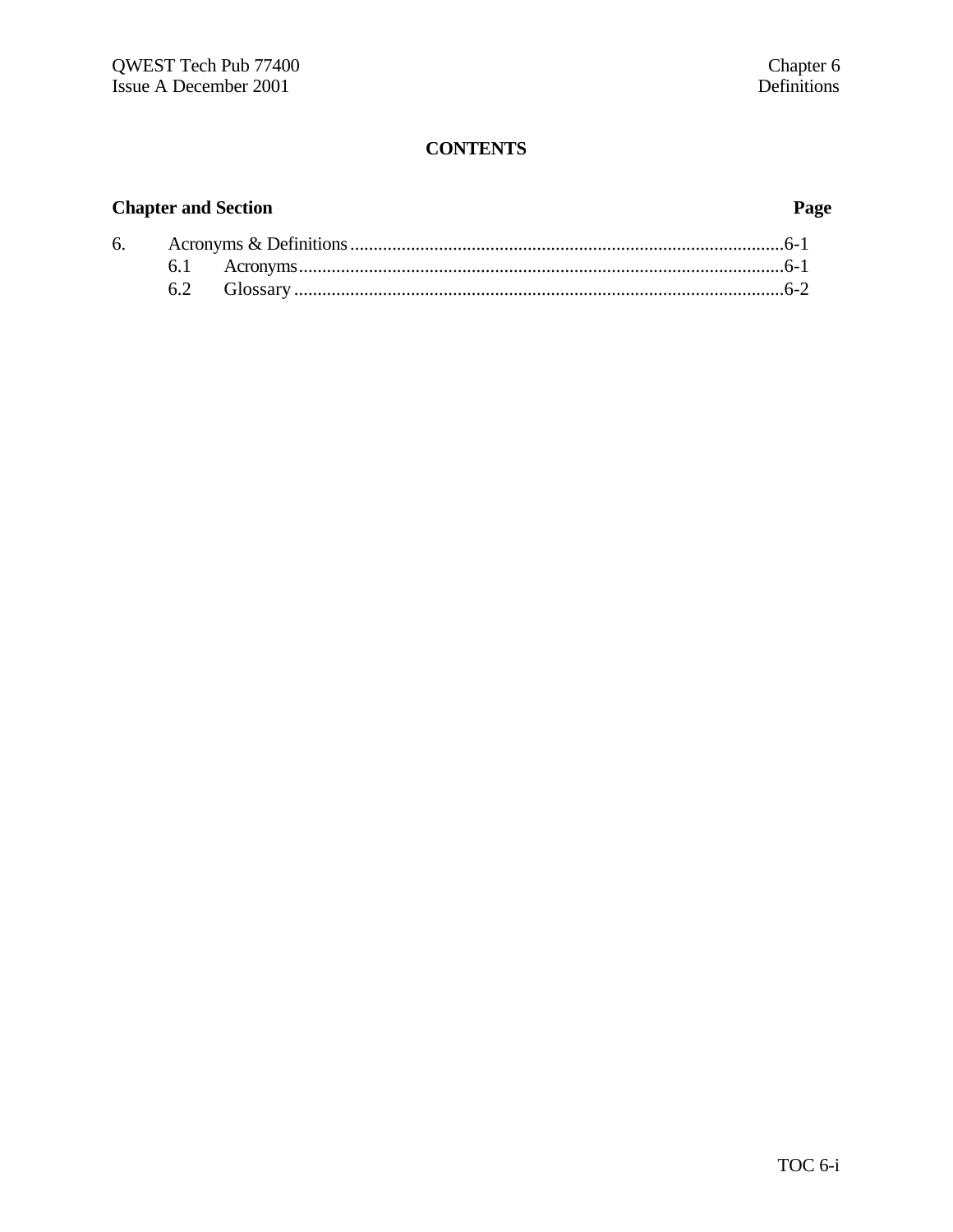# **6. Acronyms & Definitions**

# **6.1 Acronyms**

| ANSI            | <b>American National Standards Institute</b>                                                                                                                                                                           |
|-----------------|------------------------------------------------------------------------------------------------------------------------------------------------------------------------------------------------------------------------|
| B8ZS            | Line Coding scheme where a binary 0 is represented by no line signal, and a<br>binary 1 is represented by a positive or negative pulse. Any string of eight zeros<br>is replaced by a string with two code violations. |
| <b>CPE</b>      | <b>Customer Premises Equipment</b>                                                                                                                                                                                     |
| <b>ESF</b>      | <b>Extended Super Frame</b>                                                                                                                                                                                            |
| <b>ITU-T</b>    | International Telephone Union - Telecommunication Standard Sector                                                                                                                                                      |
| NC              | <b>Network Channel</b>                                                                                                                                                                                                 |
| <b>NCI</b>      | <b>Network Channel Interface</b>                                                                                                                                                                                       |
| NT1             | Network Termination 1 – Includes functions related to layer 1 associated with<br>physical and electrical terminations.                                                                                                 |
| NT <sub>2</sub> | Network Termination $2 - An$ intelligent device that may include that can perform<br>switching and concentration functions.                                                                                            |
| <b>OSI</b>      | Open Systems Interconnection - Layered Reference Model developed by the<br>International Organization for Standards.                                                                                                   |
| <b>PBX</b>      | Private Branch Exchange – used to interconnect telephones within a building or<br>office.                                                                                                                              |
| PRI             | Primary Rate ISDN Interface                                                                                                                                                                                            |
| <b>PRS</b>      | Primary Rate ISDN Service                                                                                                                                                                                              |
| <b>SPCS</b>     | <b>Stored Program Control System</b>                                                                                                                                                                                   |
| TC              | <b>Trunk Controller</b>                                                                                                                                                                                                |
| <b>TEI</b>      | <b>Terminal Endpoint Identifier</b>                                                                                                                                                                                    |
|                 |                                                                                                                                                                                                                        |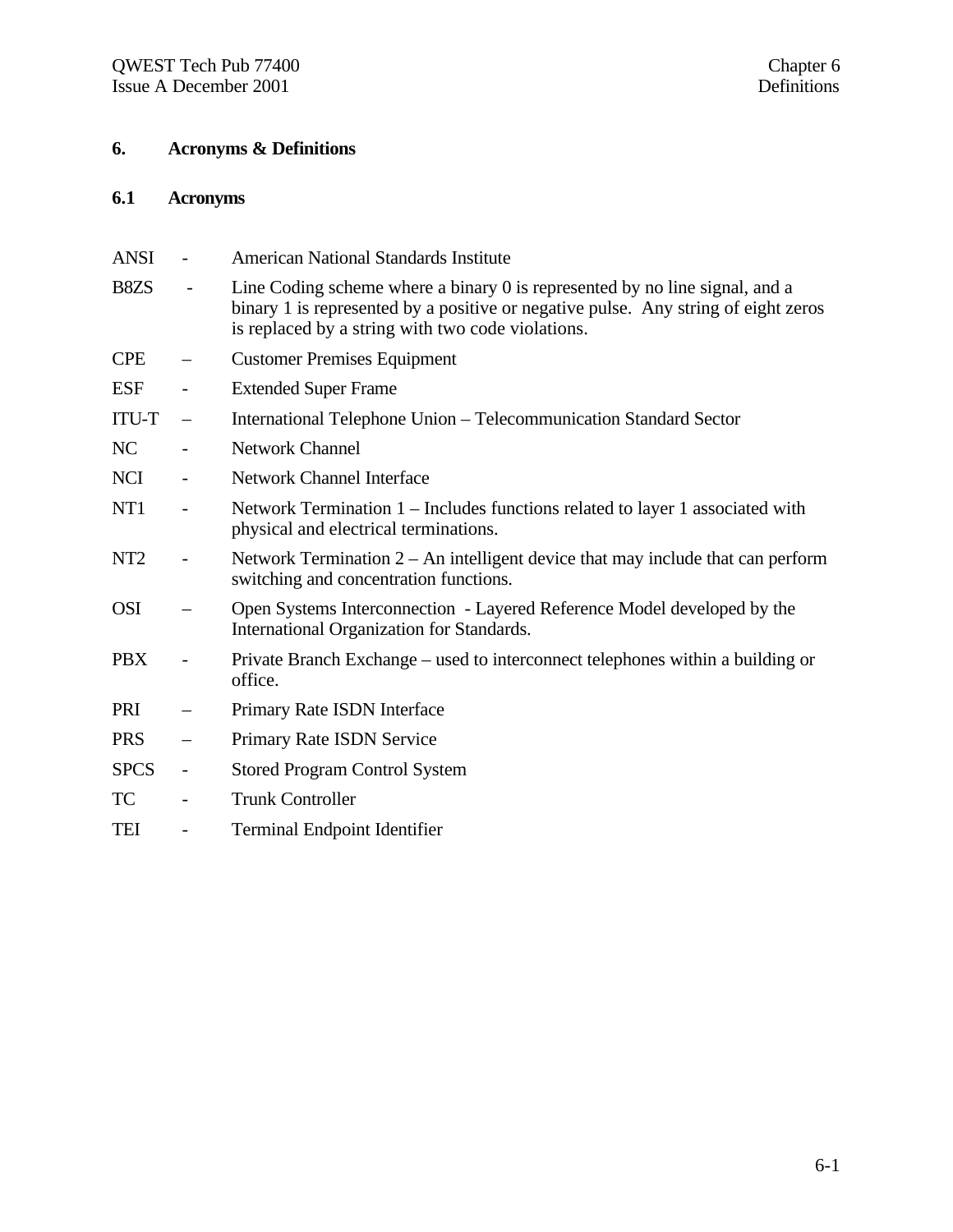#### **6.2 Glossary**

#### **Asynchronous Transfer Mode**

An information transfer method in which the information is organized into fixed length (53 octet) cells. It is asynchronous in the sense that the recurrence of cells containing user information is not necessarily periodic.

# **BIT (Binary Digit)**

A binary unit of information. It is represented by one of two possible conditions, such as the value 0 or 1, on or off, high potential or low potential, conducting or not conducting, magnetized or demagnetized. A Bit is the smallest unit of information, by definition.

#### **Central Office**

A local switching system and its associated equipment located at a wire center. It is also used to refer to the building that houses the switching system.

#### **Channel**

An electrical or photonic, in the case of fiber optic based transmission systems, communications path between two or more points of termination.

#### **dBm**

A decibel in which the reference power is one milliwatt. Decibel reference to one milliwatt.

#### **Facilities**

Facilities are the transmission paths between the demarcation points serving customer locations, a demarcation point serving a customer location and a Qwest Central Office, or two Qwest offices.

#### **Gigabit per Second (Gbit/s)**

One -13824 (1,000,000,000) bits per second

#### **Hub**

A Qwest designated serving wire center at which bridging and multiplexing functions are performed.

#### **Intelligent Network Element (INE)**

A software programmable network component.

#### **Kilobit/Second (kbit/s)**

One thousand (1000) bits/second

# **Megabit per Second (Mbit/s)**

One million (1,000,000) bits per second

```
6-2
Network Channel (NC) Code
```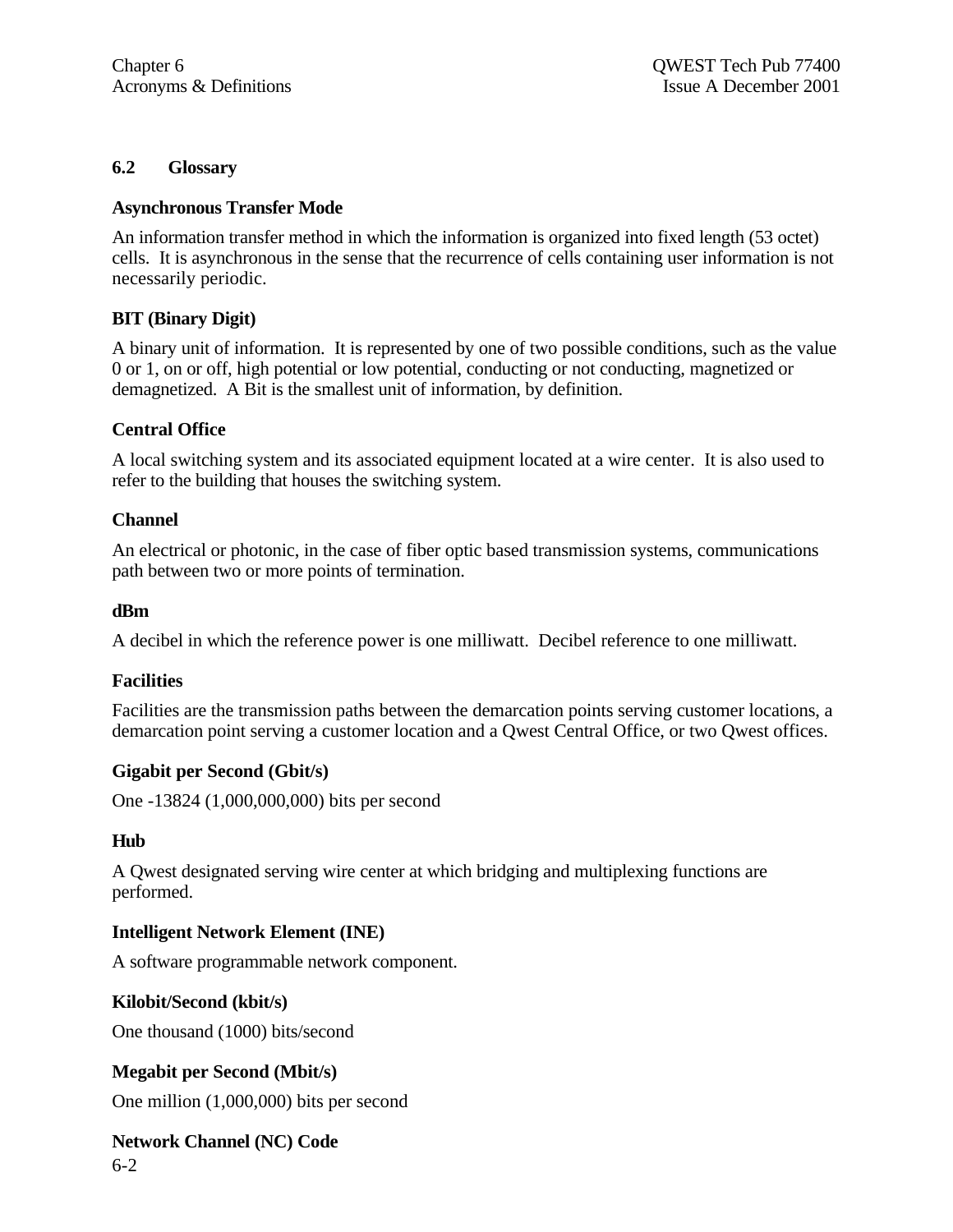The Network Channel (NC) code is an encoded representation used to identify both switched and non-switched channel services. Included in this code set are customer options associated with individual channel services, or feature groups and other switched services.

# **Network Channel Interface (NCI) Code**

The NCI code is an encoded representation used to identify five (5) interface elements located at a point of Termination (POT) at a Central Office (CO) or at the Network Interface at a customer location. The Interface code elements are; Total Conductors, Protocol, Impedances, Protocol Options, and Transmission Level Points (TLP). (At a digital interface, the TLP element of the NCI code is not used.)

# **Network Interface**

The point of demarcation on the customer's premises at which Qwest 's responsibility for the provision of service ends.

# **Optical Carrier (OC)**

Optical carrier, the nomenclature for the line rate of the optical transmission signal described in this document.

# **Optical Interface (OI)**

The OI is the transmit point wherein light waves move away from the interface toward an optical receiver.

# **Point of Termination (POT**)

The physical telecommunications interface that establishes the technical interface, the test point(s), and the point(s) of operational responsibility. (See Network Interface).

# **Point-To-Point**

A circuit connecting two (and only two) points.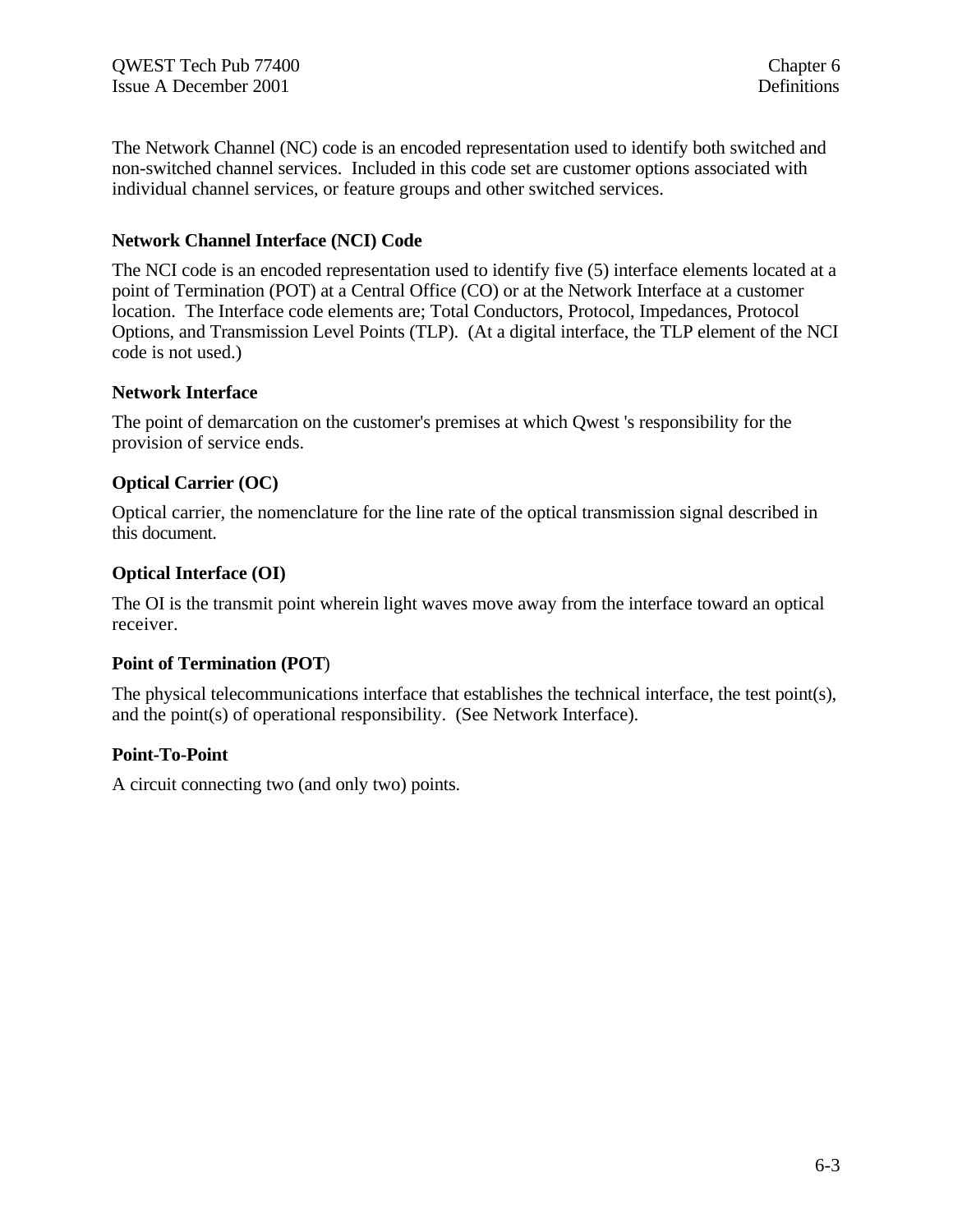# **Protocol Code**

The protocol (character positions three and four of the Network Channel Interface [NCI] Code) is a two character alpha code that defines requirements for the interface regarding signaling and transmission.

# **SONET**

An acronym of Synchronous Optical NETwork - A standard providing electrical and optical specifications for the physical and higher layers, the first stage of which is at 51.84 Mbit/s, the Optical Channel 1 (OC-1) level. Other rates, defined as OC-N where n=3 through a number not yet firm, are possible.

# **SONET Optical Terminal**

A terminal which uses SONET multiplexing to interleave the lower rate payloads, thereby creating a high rate synchronous signal.

#### **Synchronous Transmission**

A transmission process such that between any two significant instants in the overall bit-stream there is always an integral number of unit intervals.

# **Wire Center**

A building in which one or more central offices, used for the provision of local exchange services, are located.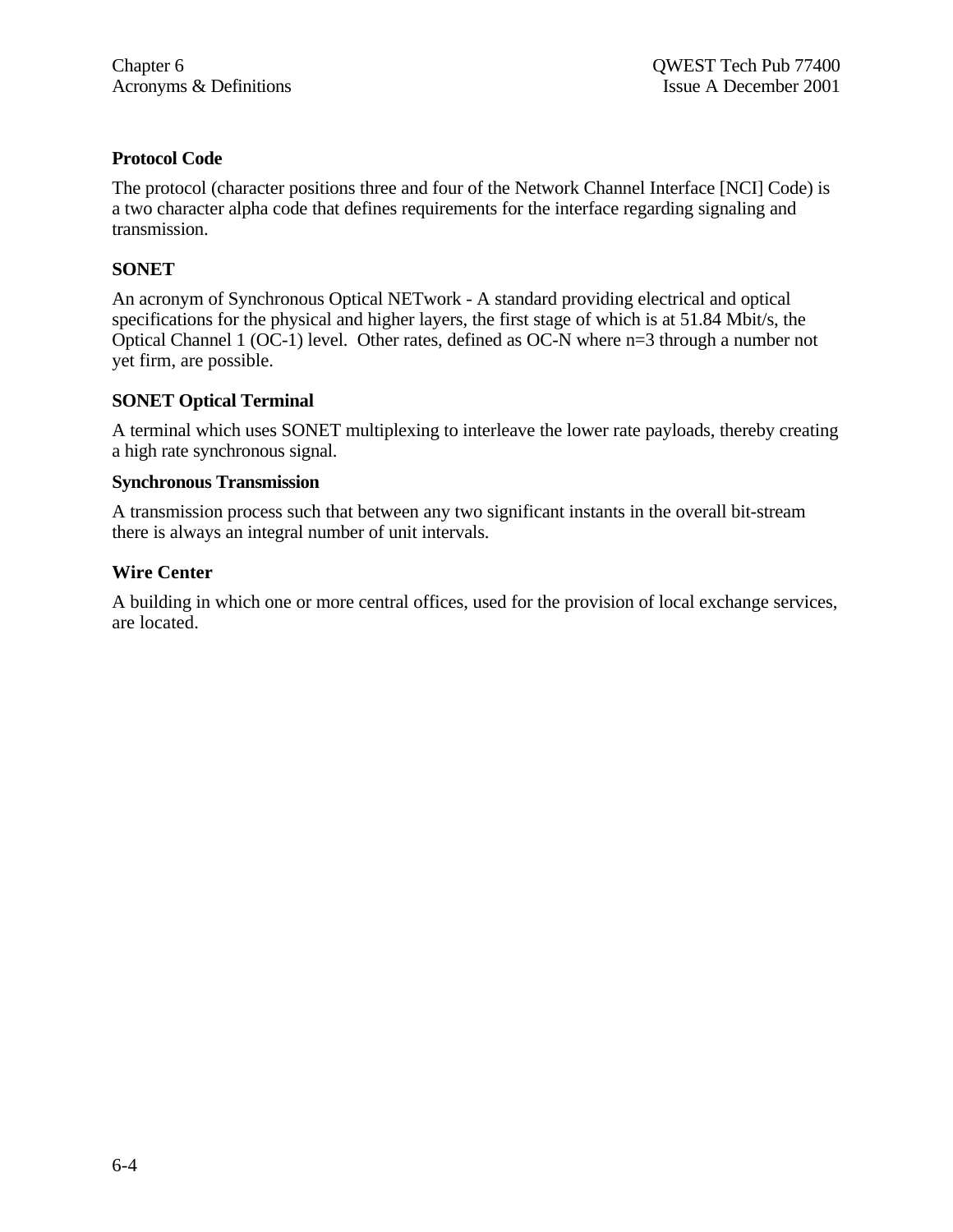# **Chapter and Section Page**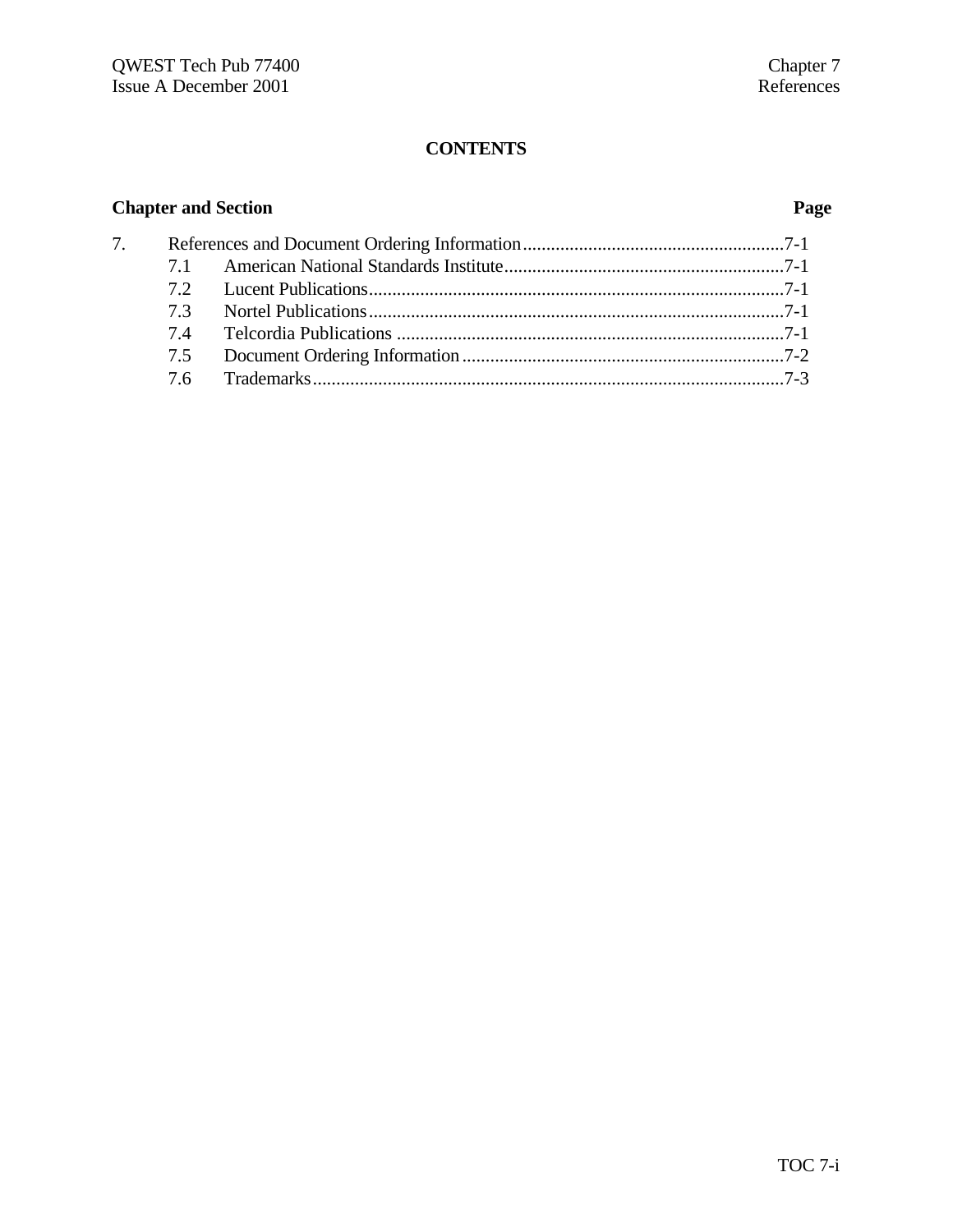# **7. References and Document Ordering Information**

#### **7.1 American National Standards Institute**

- ANSI T1.101-1999 Synchronization Interface Standard
- ANSI T1.102-1993 (R1999) *Digital Hierarchy Electrical Interfaces*
- ANSI T1.107-1995 *Digital Hierarchy Formats Specification*
- ANSI T1.403-1999 Carrier-to-Customer Installation DS1 Metallic Interface
- ANSI T1.408-1990 *ISDN Primary Rate Customer Installation Interfaces, Layer 1 Specification*
- ANSI T1.510-1999 *Network Performance Parameter for Dedicated Digital Service for Rates Up to and Including DS3 - Specifications*
- ANSI T1.601-1992 *Telecommunications ISDN Basic Access Interface for use on Metallic Loops for Application on the Network Side of the NT, Layer 1 Specification*
- ANSI EIA/TIA-547-1989 *Network Channel Terminating Equipment for DS1 Service*

ANSI EIA/TIA-594-1991 *Private Digital Network Synchronization*.

#### **7.2 Lucent Publications**

Primary Rate Interface 235-900-342 – 5E9 Generic Program

# **7.3 Nortel Publications**

NIS A220-1 – Primary Rate Interface Specification (Issue 5.02 April 95= BCS 36 and up

# **7.4 Telcordia Publications**

| TR-NPL-000054 | High-Capacity Digital Service (1.544 Mb/s) Interface Generic<br>Requirements for End Users, Issue 1, April 1989                                                                                                                     |
|---------------|-------------------------------------------------------------------------------------------------------------------------------------------------------------------------------------------------------------------------------------|
| TR-TSY-001268 | ISDN Primary Rate Interface Call Control Switching and<br>Signaling Generic Requirements for Class II Equipment, Issue<br>1, December 1991, plus Revision 1, December 1992, Revision<br>1, December 1992, Revision 2, December 1992 |
| SR-3338       | 1996 Version of National ISDN - 1996 Primary Rate Interface<br>Customer Premises Equipment Generic Guidelines, Issue 1<br>(Bellcore, August 1995).                                                                                  |
| SR-3875       | National ISDN 1995, 1996 and 1997, Issue 1 (Bellcore, June<br>1996).                                                                                                                                                                |
| SR-NWT-001937 | National ISDN - 1, Issue 1 (Bellcore, February 1991); plus<br>Supplement 1 (Bellcore, February 1993).                                                                                                                               |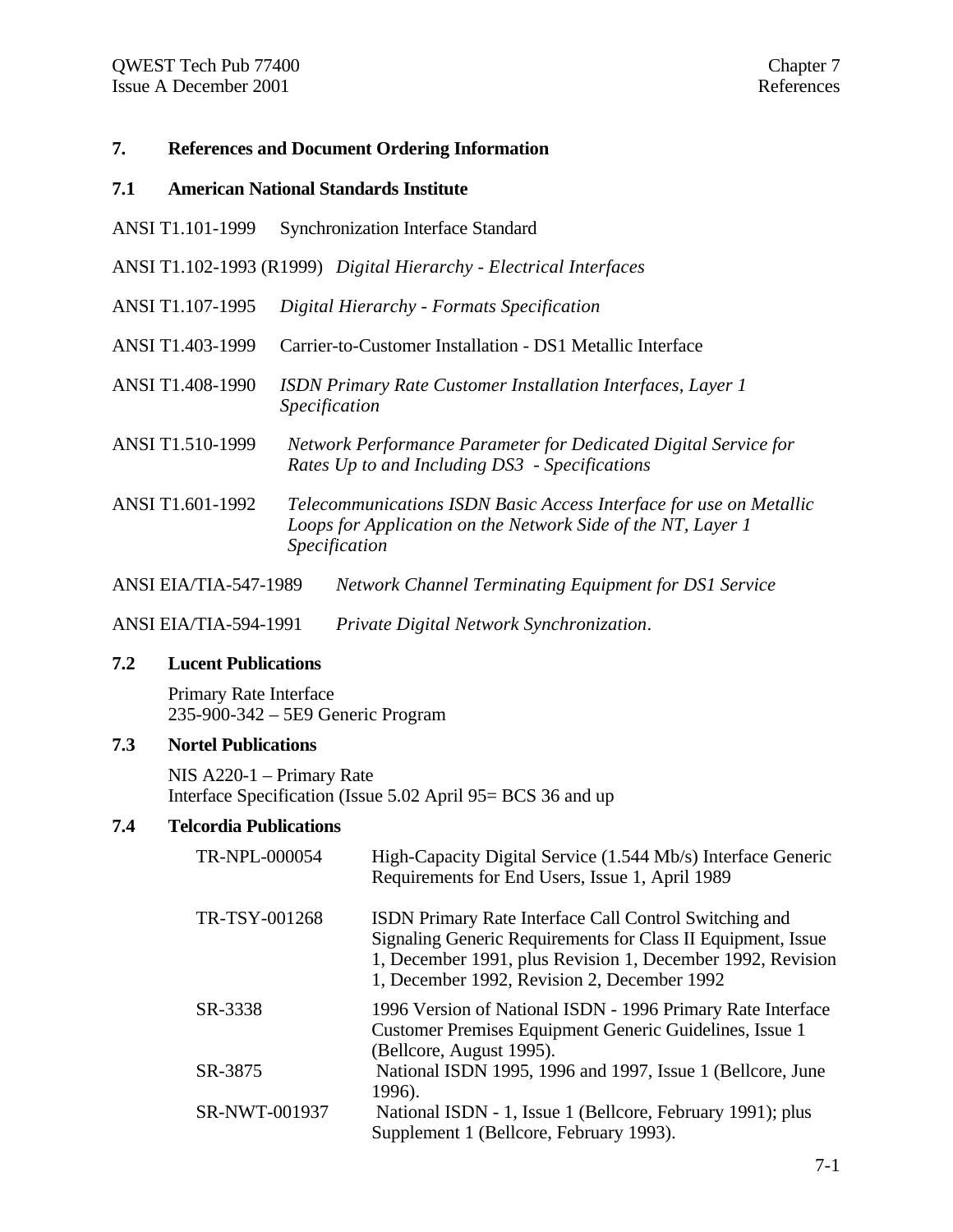| SR-NWT-002120 | National ISDN - 2, Issue 1 (Bellcore, May 1992); plus               |
|---------------|---------------------------------------------------------------------|
|               | Revision 1 (Bellcore, June 1993).                                   |
| SR-NWT-002457 | National ISDN -3, Issue 1 (Bellcore, December 1993).                |
| SR-NWT-002343 | ISDN Primary Rate Interface Generic Guidelines for Customer         |
|               | Premises Equipment, Issue 1 (Bellcore, June 1993); plus             |
|               | revisions.                                                          |
| SR-3238       | Generic Guidelines for ISDN Customer Premises Equipment on          |
|               | National ISDN - 3 Primary Rate Interfaces, Issue 1 (Bellcore,       |
|               | September 1994).                                                    |
| TR-TSY-000754 | <b>ISDN Primary Rate Access Transport System Requirements</b>       |
|               | (A module of TSGR, TR-TSY-000440), Issue 1 (Bellcore, July          |
|               | 1990).                                                              |
| TR-TSY-000793 | ISDN D-Channel Exchange Access Signaling and Switching              |
|               | Requirements, Issue 1 (Bellcore, October 1988); plus Revision       |
|               | 1 and bulletin.                                                     |
| TR-NWT-001268 | ISDN Primary Rate Interface Switching and Signaling Generic         |
|               | Requirements for Class II Equipment, Issue 1 (Bellcore,             |
|               | December 1991), plus revisions.                                     |
| TR-NWT-001270 | Generic Requirements for ISDN PRI Call-by-call Service              |
|               | Selection for Non-ISDN Foreign Exchange Facilities, Non-            |
|               | ISDN Tie Trunks, OUTWATS, and INWATS, Issue 1                       |
|               | (Bellcore, May 1992); plus Bulletin 1 and 2.                        |
| TR-NWT-001187 | <b>ISDN Calling Number Identification Services for Primary Rate</b> |
|               | Interfaces, Issue 1 (Bellcore, March 1992); plus Revision 1.        |
| SR-3138       | A Summary View of the Use of Uniform Cause Values on                |
|               | National ISDN-3 (NI-3) Primary Rate Interfaces (PRI), Issue 1       |
|               | (Bellcore, September 1994).                                         |

# **7.5 Document Ordering Information**

All documents are subject to change and their citation in this document reflects the most current information available at the time of printing. Readers are advised to check status and availability of all documents.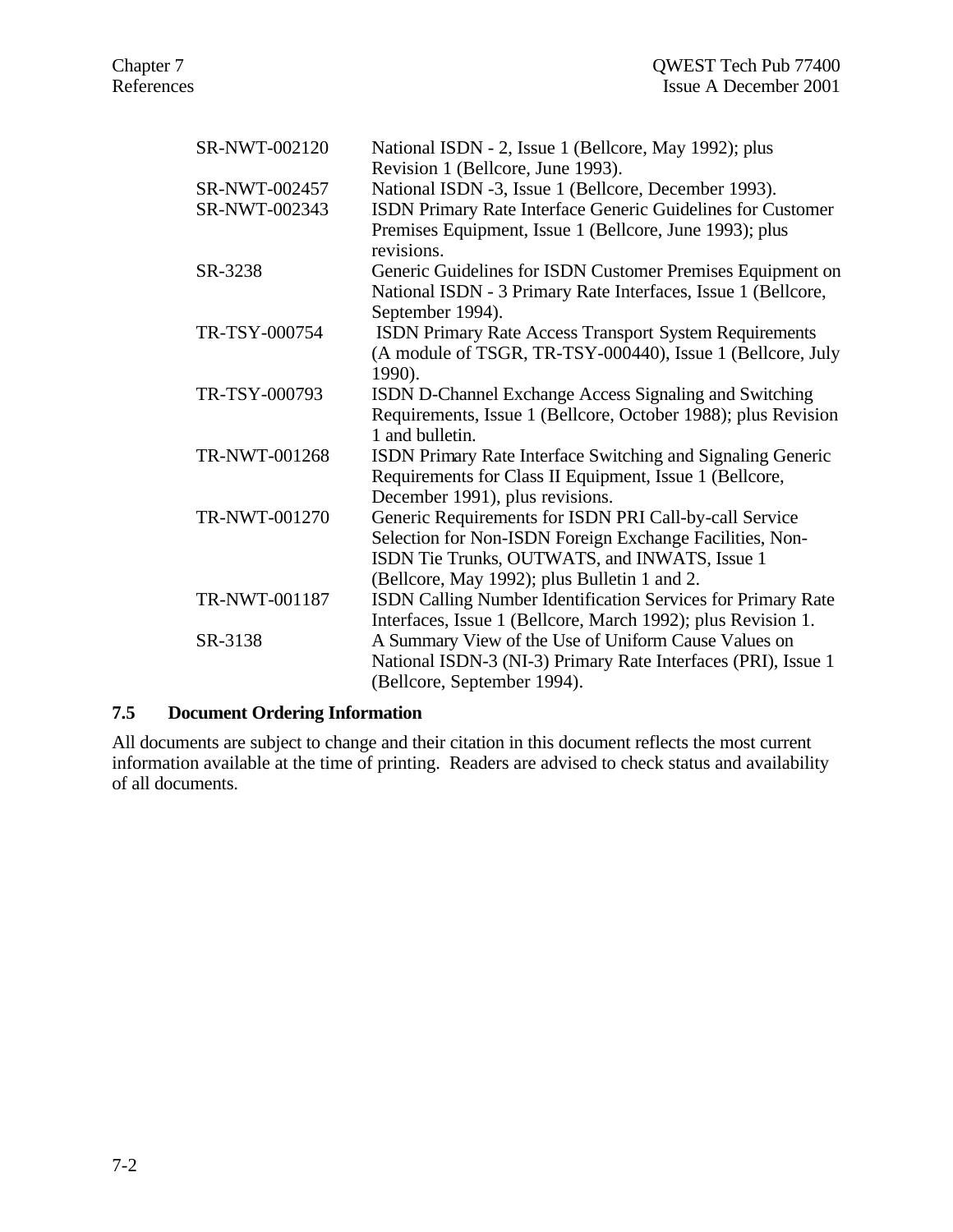American National Standards Institute (ANSI) documents may be obtained from:

American National Standards Institute Attn: Customer Service 11 West 42nd Street New York, NY 10036 Phone: (212) 642-4900 Fax (212) 302-1286

Telcordia Technical Reference (TR) documents may be obtained from: Telcordia - Customer Services 8 Corporate Place Piscataway, NJ 08854-4196 Telex: (201) 275-2090 Fax: (908) 336-2559 Phone: (800) 521-CORE (U.S. calls only)

Federal Communications Commission (FCC), Code of Federal Regulations 47, Part 68 may be obtained from:

> Superintendent of Documents Government Printing Office Washington D.C. 20402 Phone: 202 783-3238

QWEST Technical Publications may be obtained from: http://www.qwest.com/techpub

Ordering Information for Employees of QWEST Communications, Inc.

Central Distribution Center (CDC) 1005 17th St. S-30 Denver, CO 80202 Telephone: (303) 896-9446 Fax: (303) 965-8652

Lucent Technologies documents may be obtained from:

P.O. Box 19901 Indianapolis, IN 46219 or call 1-888-LUCENT8